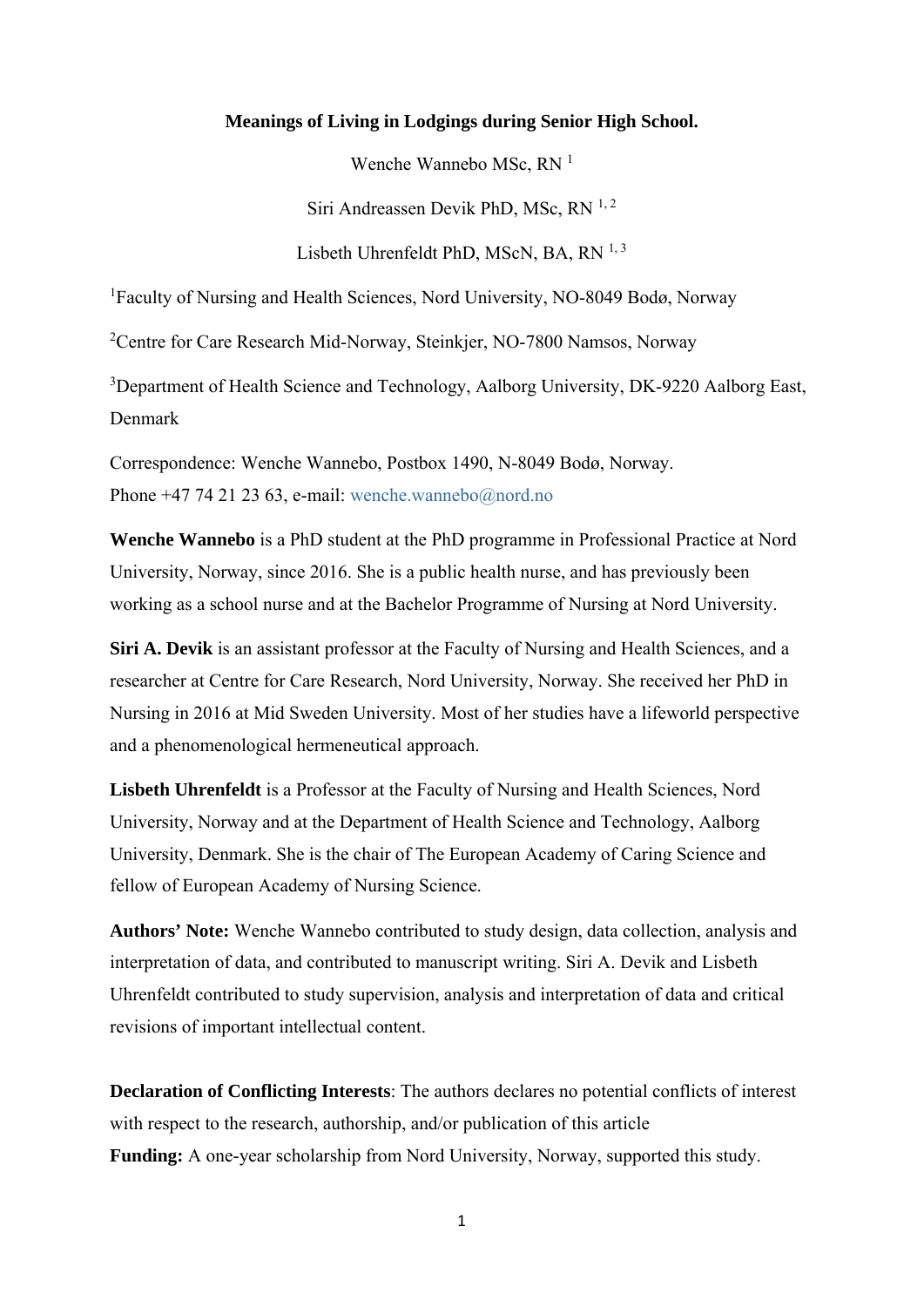## **Meanings of Living in Lodgings during Senior High School.**

#### **Abstract**

Studies show that senior high school students living in lodgings (away from home) when attending high school are vulnerable to stress and mental health problems. Moving away from home at the age of 15-16 is a transition that might affect adolescents' well-being. The aim of this study is to explore the experience of living in lodgings during senior high school. Indepth interviews were conducted with 21 Norwegian lodgers of both genders between the ages of 16 to 18. Interviews were analyzed according to a phenomenological hermeneutical approach. Four main themes were identified: a) Striving between controlling time and being controlled by time, b) Striving between finding comfort in being alone and feeling left alone, c) Striving between being independent and being taken care of, d) Striving between leaving and finding home. *Conclusion:* The findings illuminate many challenges experienced by lodgers. A raised awareness and preventive initiatives from school nurses are recommended.

**Key words**: Adolescents, lodgings, senior high school, transition, wellbeing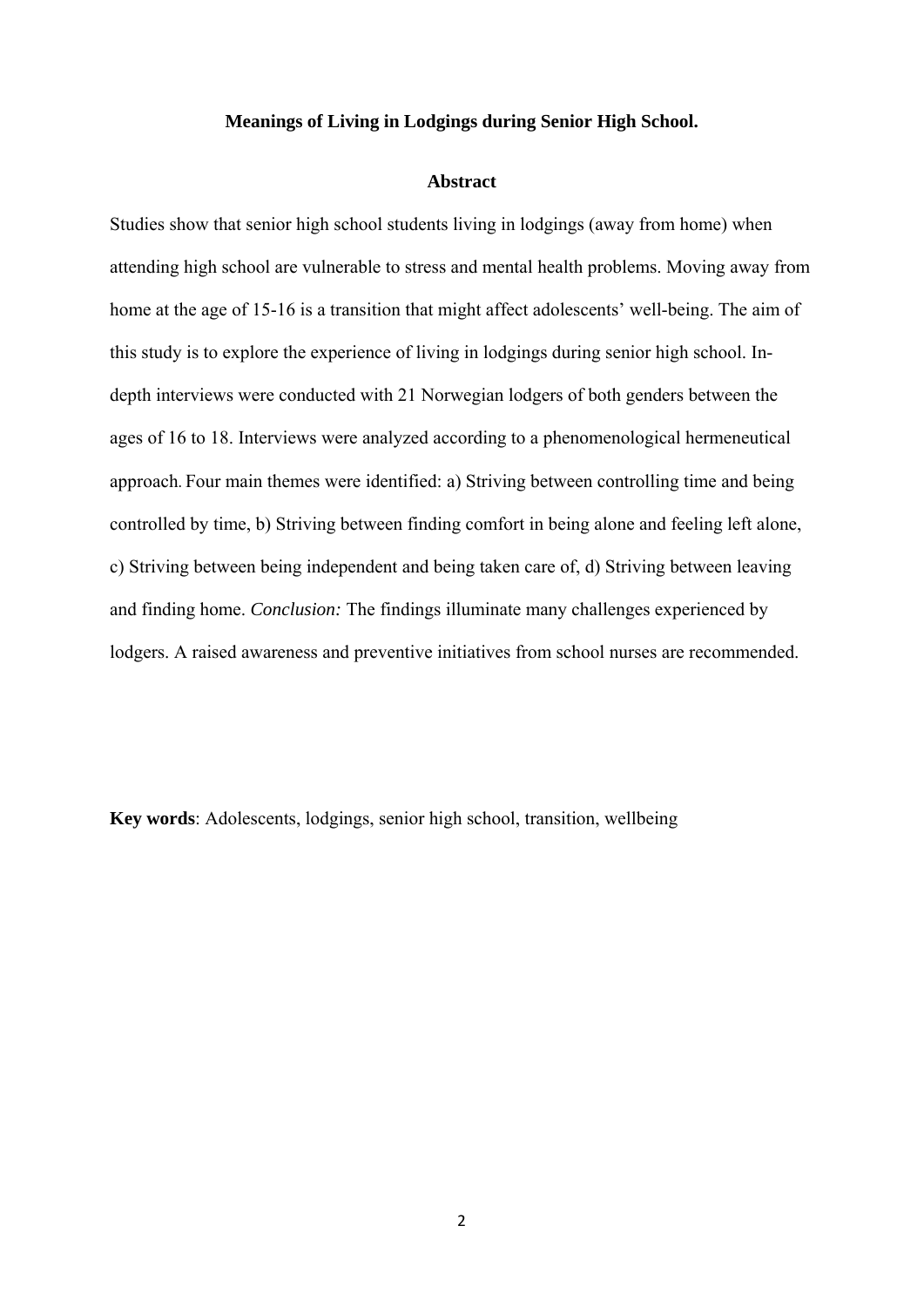## **Meanings of Living in Lodgings during Senior High School. Introduction**

Adolescence can be described as a transition from childhood to adulthood, a transitional developmental period characterized by major changes in life, ending with entering the role as an independent and responsible adult (Williams et al., 2002). While the transition through adolescence is inevitable, the speed and magnitude of these changes overtax the capacity of many young people to cope, (Byrne, Davenport, & Mazanov, 2007) and the phenomenon of adolescent stress is now recognized (Collishaw, 2015; Sletten & Bakken, 2016). In Norway there has been an increase in mental health problems in adolescents, and especially among girls during the last 20 years (Von Soest & Wichstrøm, 2014). International studies show the same picture; adolescents between 15 and 18 years are increasingly vulnerable regarding mental health problems (Bor, Dean, Najman, & Hayatbakhsh, 2014; Collishaw, 2015). There are different and complex explanations for this development as society and the adolescents environment changes (Sletten & Bakken, 2016).

In Western countries, adolescents from the age of  $15 - 16$  leave junior high school to attend senior high school. Transitions to new schools are considered a stressful event that adolescents endure in their progression to adulthood (Barber & Olsen, 2004), and school transitions from one school to another may be related to mental health among adolescents (Symonds, Dietrich, Chow, & Salmela-Aro, 2016). Transitional life events, such as entering a new school, involve substantial changes in the individuals' environment or circumstances. Normally, a transition to senior high school represents an increase in student body size and heterogeneity. Students tend to lose contact with previous close friends, and the new setting challenges them to establish a supportive peer group among a student body that is larger and more diverse than their former school (Darmody, 2008). In addition, the structure of students' school days changes as they may have different classes and teachers for each subject, and the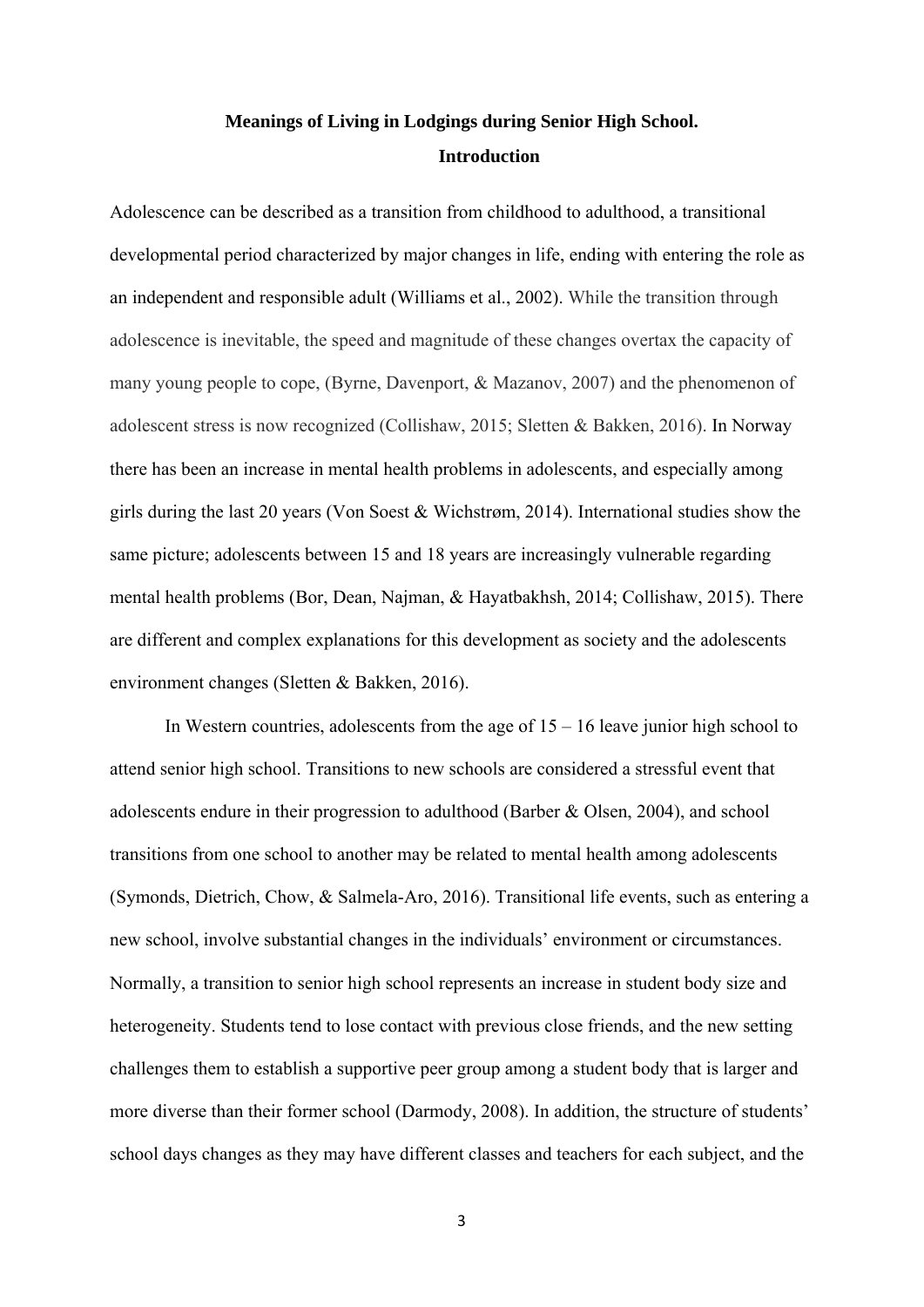students must gain the acceptance of new teachers, learn and adapt to a variety of instructional styles, different set of rules and expectations. In the more impersonal senior high schools, students experience less contact with their teachers (Darmody, 2008; Pereira & Pooley, 2007) and reduced support structures (Smyth, McCoy, & Darmody, 2004).

In parts of the world adolescents have to leave their home in order to attend school. For example, in Norway and other Scandinavian countries, between 15 % and 20 % have to leave their family home at the age of 15 – 16 to live in lodgings during senior high school due to geographical distances in rural areas and/or choice of education program (Statistics Norway, Statistics Sweden, Statistics Finland, personal communication, September 16, 2016). Lodgings in this regards means renting a private room on their own nearby the school, normally with access to kitchen facilities. The lodgers are not living together with a host family, but are financially supported from the national authorities to pay for their expenses, hiring a place to live. Leaving home at an early age entails potentially stressful changes, and moving away from home during this time is a transition in life that seems to affect adolescents' well-being, with the possible consequences of dropping out of school and/or potential mental health problem (Markussen, 2011). Studies have shown that high school students living in lodgings are vulnerable to stress and mental health problems (Wannebo & Wichstrøm, 2010; White et al., 2006). Throughout the years only few studies have been published on adolescents moving from home to attend school at such an early age, although several studies have been conducted on older adolescents, ages  $19 - 20$  years when moving from home to go to college or university. These studies show that students in lodgings struggle with homesickness, loneliness, depression, anxiety and/or stress (Bayram & Bilgel, 2008; Blanco et al., 2008; Cleary, Walter, & Jackson, 2011; Stroebe, van Vliet, Hewstone, & Willis, 2002). Among the practical issues and potential stressors, are the loss of one's friends, the need to form fresh relationships, becoming acquainted with new roommates, dealing with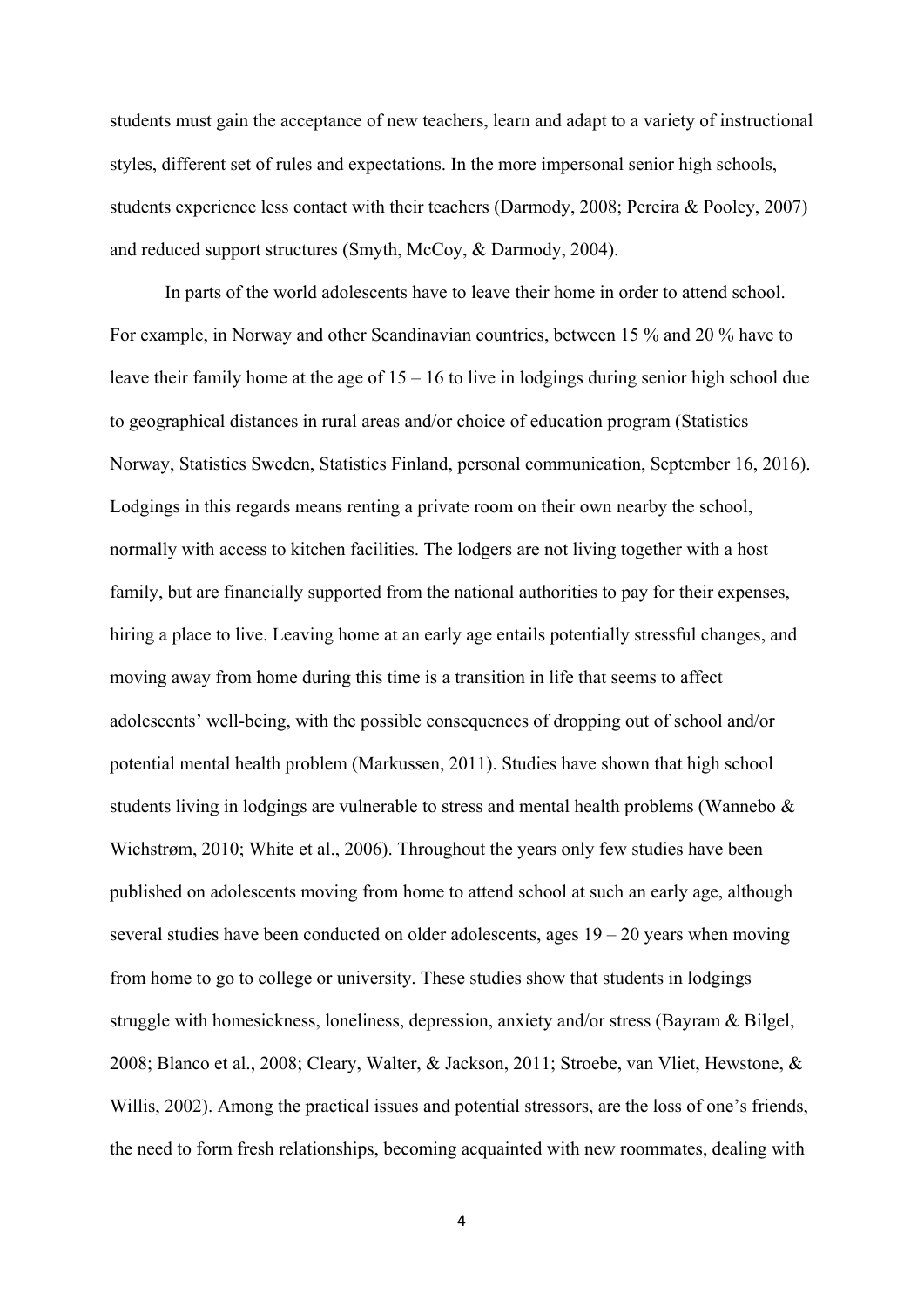different methods of learning, and the expectation of increased autonomy in life and studies (Cleary et al., 2011). Further, older adolescents living away from home during college, have less parental oversight; they may lose connections to family, peer groups, favorite activities, and social support networks (Terry, Leary, & Mehta, 2013). Generally, they have complete responsibility for self-management of their own mental and physical health as well as financial and housekeeping concerns (Cleary et al., 2011). The transition to college and leaving home represents a marked break from previous routines and lifestyle, as well as adaption to a completely new environment involving academic, social and residential challenges (Bernier, Larose, & Whipple, 2005). However, the negative feelings and strain seems temporary for most students. When new relationships are established, the homesickness fades away; students have their identity confirmed, their self-esteem improves and they attain a sense of control (Larose & Boivin, 1998).

The transition to university/college is generally viewed as a positive step in life that offers many opportunities (Raymore, Barber, & Eccles, 2001). Although college students living in lodgings experience reduced social support and an increase in anxiety and depression, they also experience a better relationship with their parents as daily hassles and conflicts decreases (Bernier et al., 2005; Larose & Boivin, 1998). A study in the US found that college students who had higher levels of both connectedness and separateness had better psychological well-being during the transition to college, suggesting that there is a benefit to being simultaneously connected and independent from parents, providing a basis for personal growth towards becoming functionally independent. (Kenyon & Koerner, 2007).

In summary, previous studies have shown that the transition to senior high school at the age of 15-16 and moving away from home at the age of  $19 - 20$  to go to college/university both have positive and negative effects on adolescents. However, there is little knowledge about how younger adolescents at the age of 15 to 16 experience the transition of leaving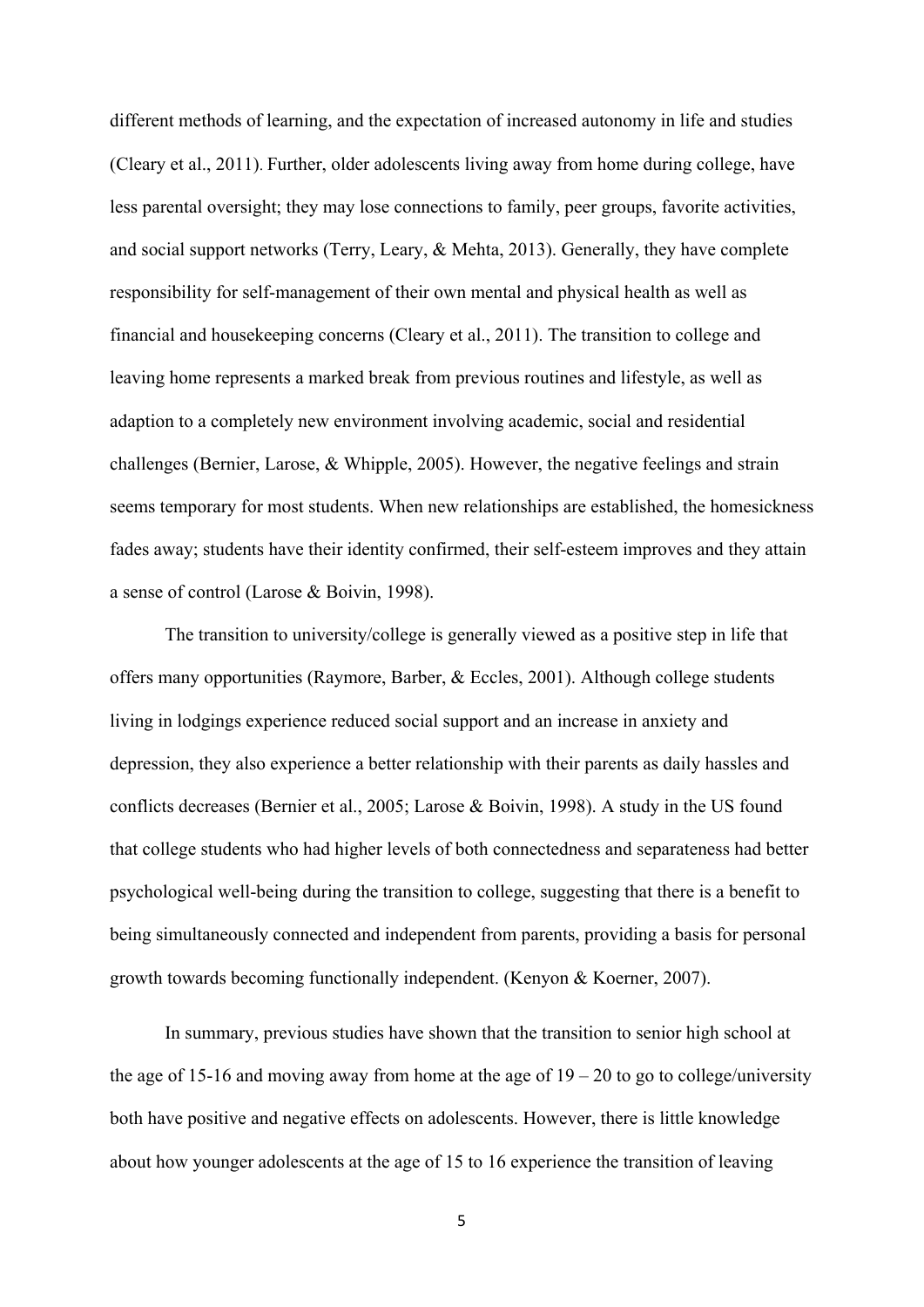home to live alone when attending senior high school. As most studies utilize quantitative methods, we know little about the meaning and perception of the transition experience from the students' perspective as they both change schools and move from home. To increase knowledge of this transition, we need a more comprehensive understanding of the phenomenon. Thus, the purpose of the study is to explore the meaning of living in lodgings during senior high school, asking how the adolescents experience their life in lodgings. This knowledge will be of importance for school nurses aiming to increase the well-being and prevent mental health problems among lodgers during this changing time in their lives.

#### **Method**

We adopted a qualitative design within the tradition of phenomenological hermeneutics (Ricoeur, 1979). Leaning on both phenomenology and hermeneutic, this approach allows for elucidating and interpreting essential meanings as they are lived in human experience (Lindseth & Norberg, 2004). Qualitative in-depth interviews were conducted to capture meanings from texts produced from interviews (Kvale & Brinkmann, 2009). Due to a longer intermission in the PhD study of the first author, interviews were performed both in 2009 and in 2016. The Regional Research Ethics Committee of Central Norway (REC central) approved the study in 2009 (REK: 4.2008.2240), and The Norwegian Social Science Data Services granted permission for research in 2016 (No 49420).

## **Participants and Recruitment Procedure**

We aimed at recruiting participants who lived in lodgings and represented a wide range of adolescents regarding gender, age and study program. Three senior high schools in the rural central Norway (Nord-Trøndelag County) were contacted and asked for permission to carry out the study in 2009; two of the schools were asked again in 2016. All of the first and second year students living in lodgings were invited to a meeting where they were provided with further information. Afterwards they could sign up to participate in the study. The inclusion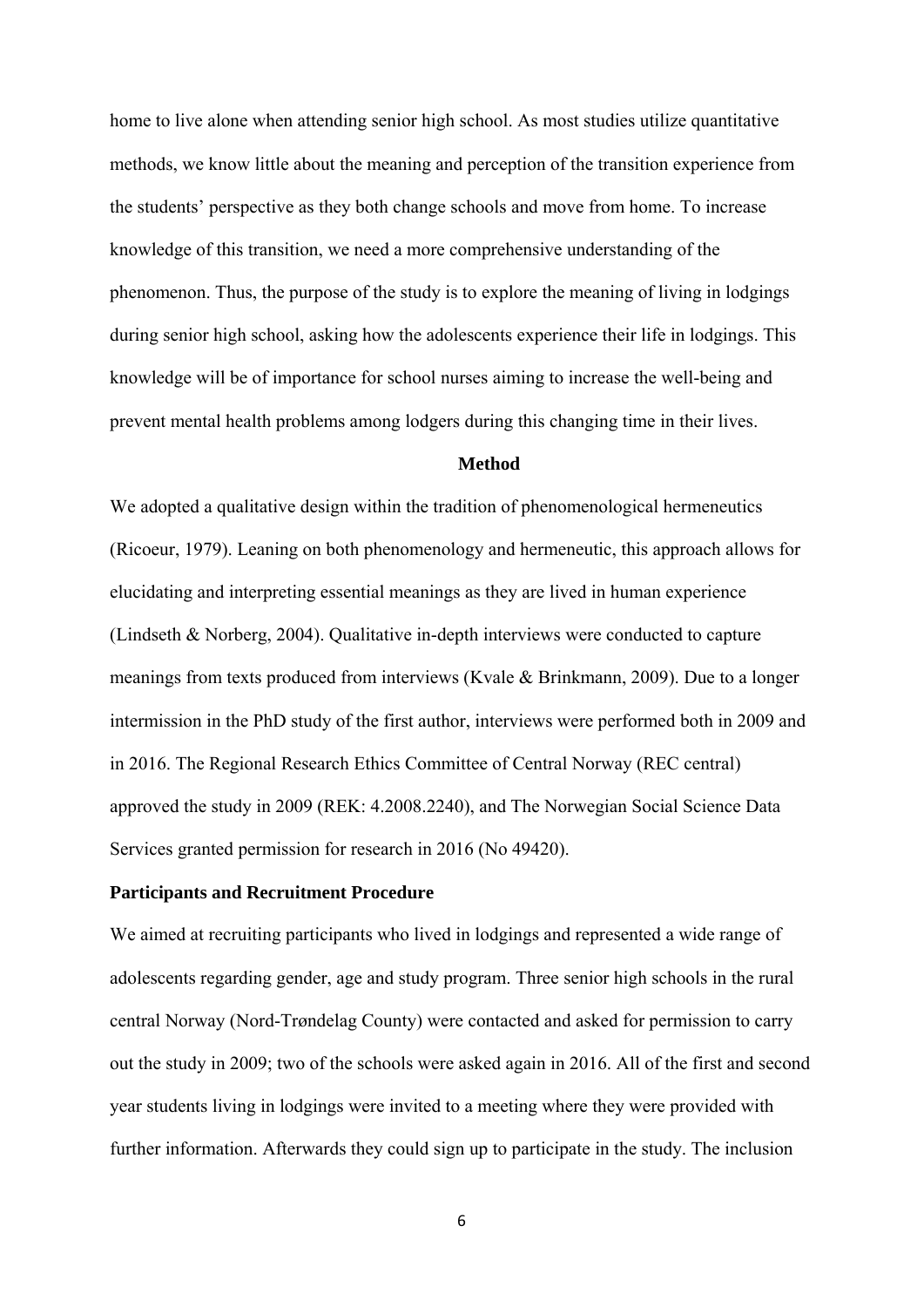criterion was that the students had at least one semester's experience of living in lodgings. The students who consented to participate were invited for a short orientation with the first author where they were given more information and the opportunity to ask questions.

Twenty-one adolescents of both gender and from different study programs participated in the study, eleven during the winter of 2009 and ten during the autumn of 2016, respectively (Table 1). The participants represented both first and second year students, and had between 6 and 20 months of experience as lodgers. Some of them moved away from home at the age of 15, but all of the participants were between 16 and 18 years of age at the time of the interviews. Eight of them lived alone as the only lodger in a private house, while thirteen lived together with other lodgers, sharing kitchen, bathroom and perhaps a living room.

#### **Data Collection**

Due to the participants' age, it was vital that they felt comfortable to tell their story. Hence, all interviews were conducted at times and locations suggested by the participants, most often in a pleasant room at the school or at the participants' lodgings. The first author performed all interviews using a narrative approach. Every interview started with some broad conversation where the participants provided their background information, described their physical living conditions (their room) and their relationship to the host/landlord. Then, the participants were asked to narrate about an ordinary day, describing in detail what they usually do during the day, from getting up in the morning until falling asleep at night. The interviewer supported and encouraged the participants by nodding, providing positive comments like "That was interesting; please tell me more", and asking individual follow-up questions. The intention was to capture various aspects of living in lodgings. Some of the participants had very rich descriptions and narrated thoroughly about their experiences, while others were less spontaneous in their narrative.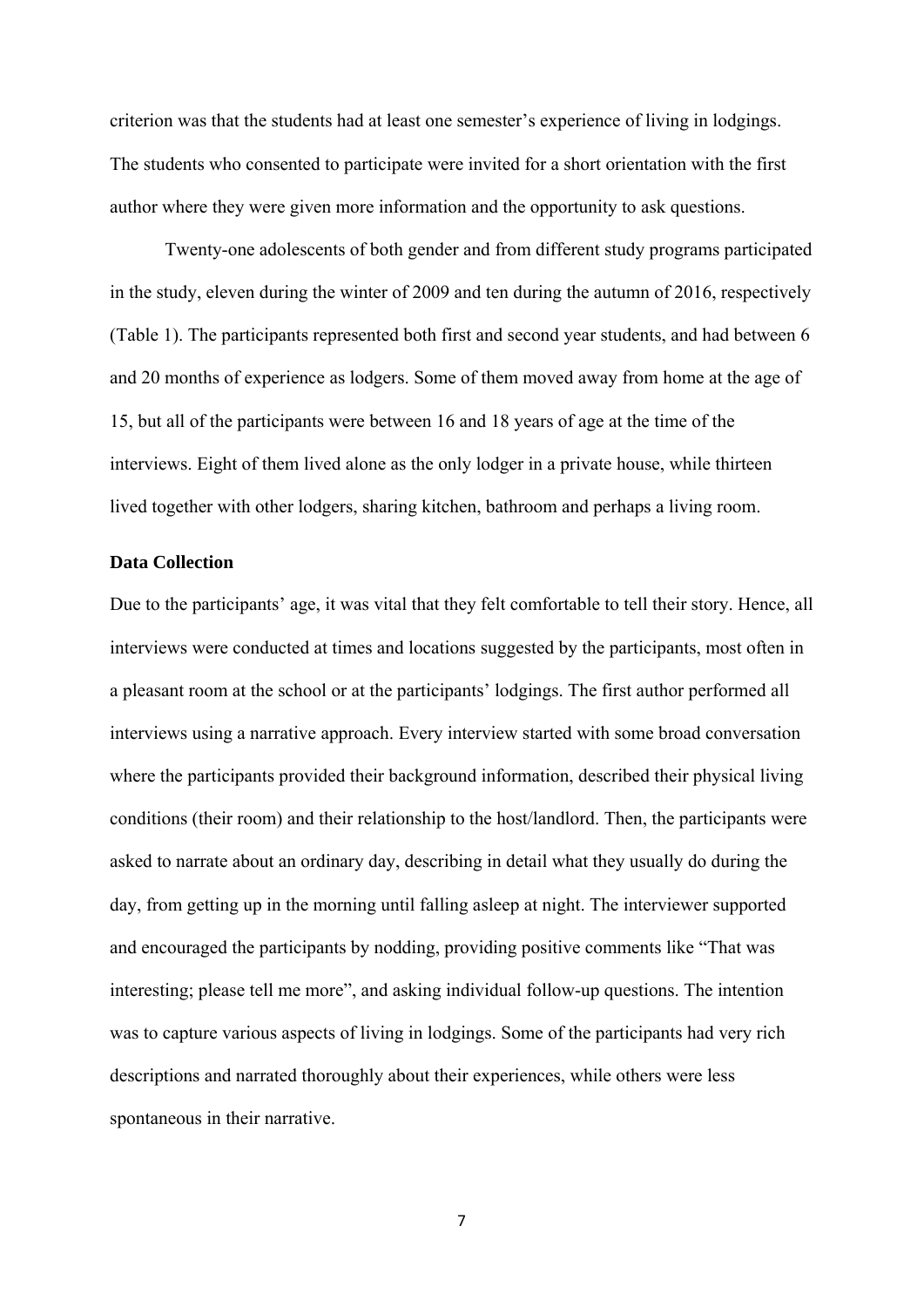The same interview guide and procedures were used both in 2009 and in 2016. The interviews ranged from 48 to 90 minutes, with most of them (16 of 21) lasting between 60 and 80 minutes. The interviews were audio-taped and transcribed verbatim into text.

## **Ethical Considerations**

All participants were informed about the study both orally and in writing. They were asked to provide a written informed consent. Participants under the age of 18 received an information letter for their parents to sign. They were informed that it was possible to withdraw from the study at any time, and that all personal data would be anonymized and that they were guaranteed strict confidentiality.

## **Data Analysis**

Our phenomenological hermeneutical approach (Ricoeur, 1979) was used to capture the participants' lived experience and explore the meaning of living in lodgings during senior high school. The method used is described by Lindseth & Norberg (2004), and combines phenomenological descriptions and hermeneutical interpretation in a process consisting of three phases: a *naïve* (open and initial) reading, a *thematic* structural analyses, and finally a *comprehensive* understanding.

In the naïve reading, the text was read several times in order to grasp its meaning as a whole (Lindseth & Norberg, 2004). The first author attempted to reach an initial understanding of living in lodgings at the age of 15 through 18. During this naïve reading, the first author moved from a natural attitude to a phenomenologically more open attitude in which the phenomenon of living in lodgings should be allowed to appear to the mind in its meaning structure. The naïve (initial) understanding was regarded as a first conjecture, which had to be validated through the *thematic* structural analyses.

In the thematic structural analysis, the text was scrutinized to identify meaning units. The meaning units were re-read thoroughly and considered against the background of the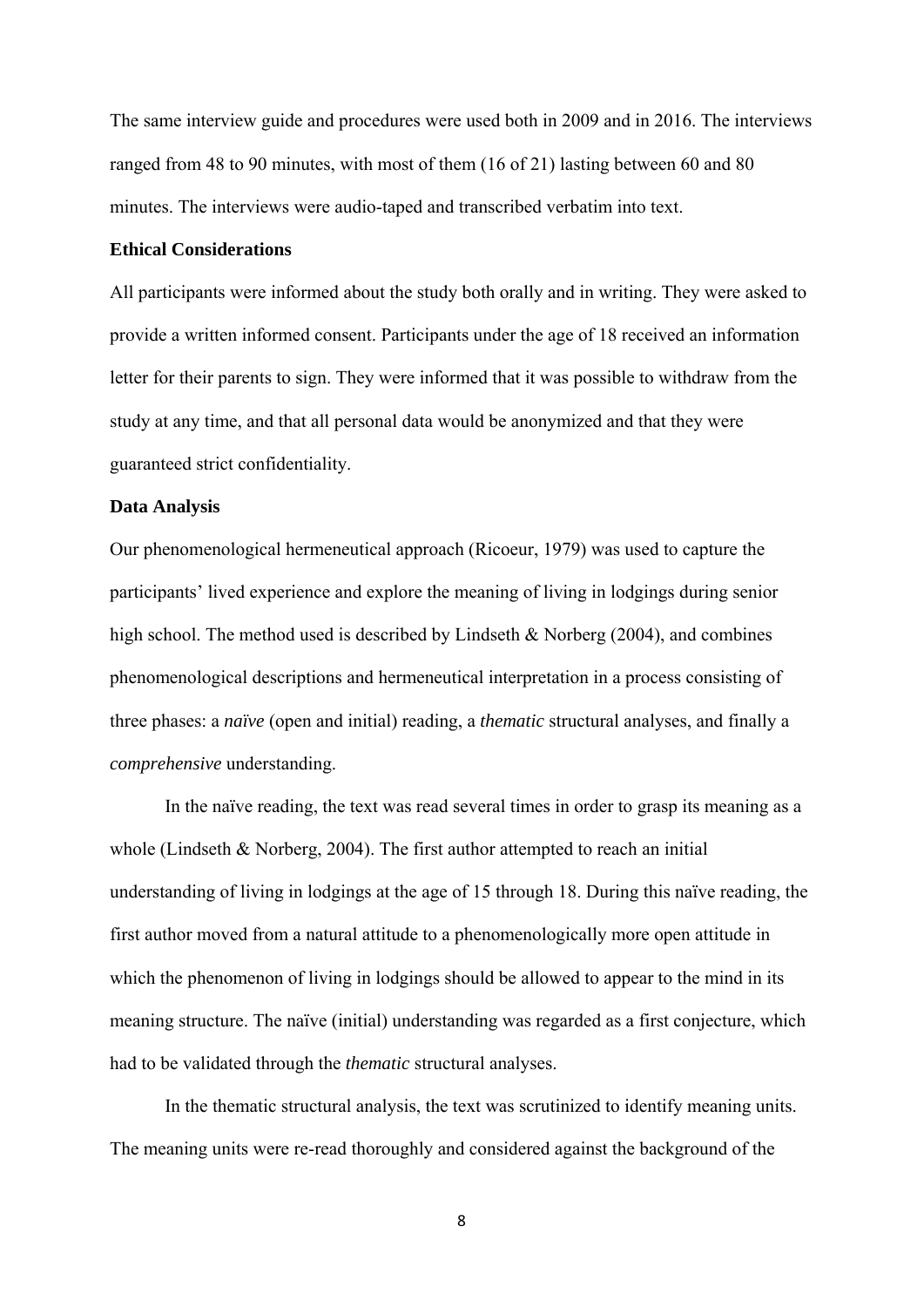naïve understanding. Next, the meanings units were condensed; that is, the essential meaning of each meaning unit was expressed in everyday words as concisely as possible. The condensed meaning units were reflected on regarding similarities and differences. They were then sorted, and all similar meaning units were further condensed and abstracted into themes and subthemes. During the structural analysis, the first and second author tried to view the text openly. The authors decontextualised the meaning units from the text as a whole; that is, we considered all text parts constituting a meaning unit as independently as possible from their context in the text. Then the themes were considered in relation to the naïve understanding as a means to validate the naïve understanding.

Based upon the validated initial reading and the thematic structural analyses, an interpreted whole was formulated (Lindseth & Norberg, 2004). In this third and final phase, all three authors aimed to reach a comprehensive understanding by viewing the whole in light of its parts and the parts in light of the whole, finally perceiving the text in light of theory chosen for this purpose. The authors' pre-understandings were taken into account and reflected upon by constant discussions between the authors during the analysis process.

#### **Findings**

In this section, we present the findings based on the three phases of analysis; a naïve reading, a thematic structural analysis and finally a comprehensive understanding.

## **Naïve Understanding**

Adolescents living in lodgings at this age experience many significant life changes. They experience stress and busyness; the way of living requires a great deal of energy. There is a lot to be done and many decisions to make during the week. They have to prioritize, standing between choices and dilemmas, e.g. if they should stay for the weekend and be with friends or visit their families. They experience being responsible for most aspects of their life, unlike what they were used to when they were taken care of by their parents. At the same time, they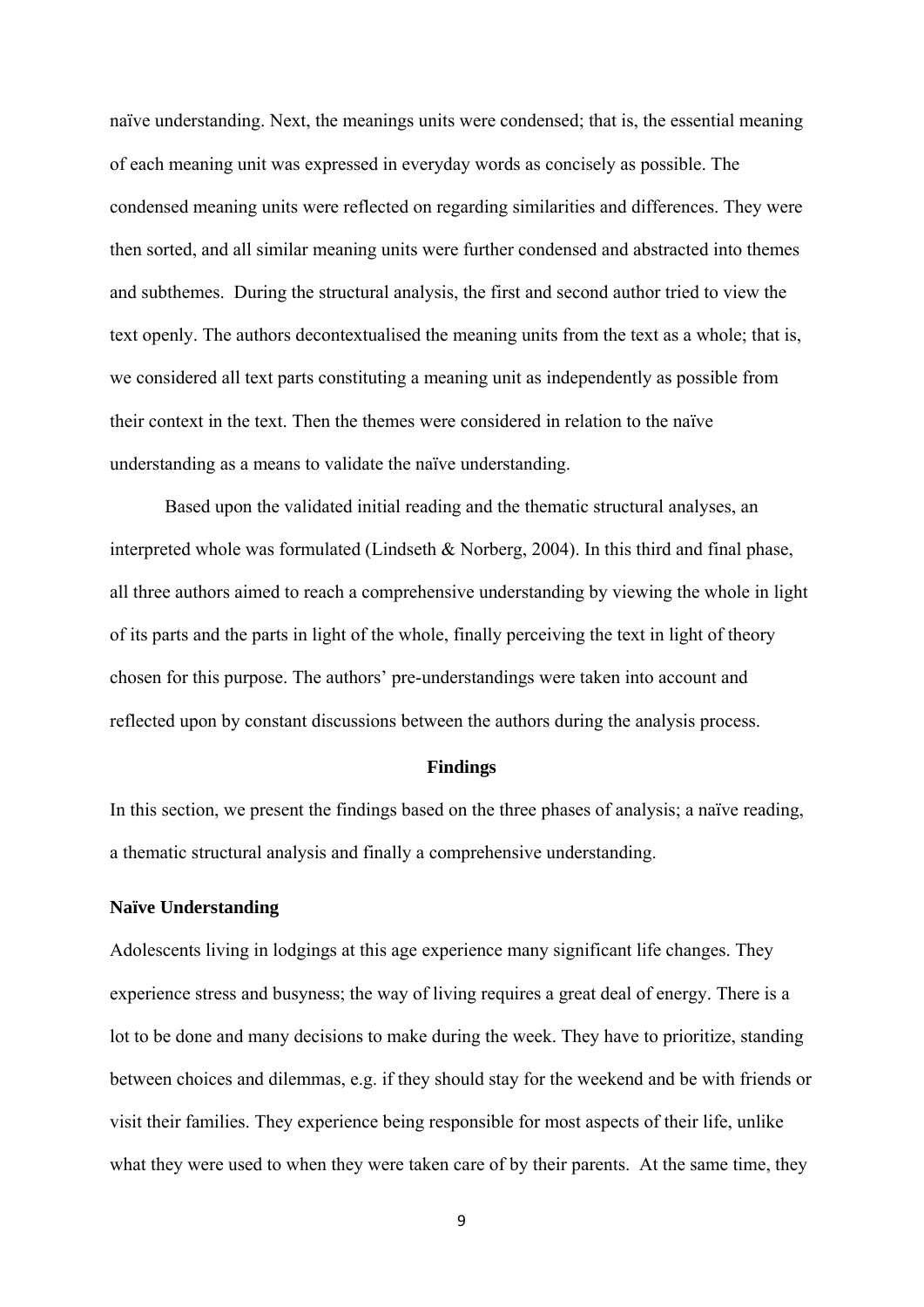experience feeling alone and missing their families, the sounds of family life and all the daily routines at home. Further, they experience a need for socializing and social cohesion. Finding someone with mutual interests, being together with friends and being active on social media seems very important, in order to feel comfortable and to avoid feeling lonely. The adolescents experience feelings of freedom, independence and increased self-confidence. They can decide what to do and what not to do without asking their parents for permission, and they learn how to manage their own life. At the same time, they experience challenges related to economy, food and housekeeping, self-discipline and setting limits. The naïve understanding of the text shows that adolescents lived experiences in lodgings is challenging in many ways, but provides a basis for personal growth and development.

#### **Structural Understanding**

The structural analysis revealed four themes reflecting contrasting elements of the adolescents lived experience: 1. Striving between controlling time and being controlled by time, 2.Striving between finding comfort in being alone and feeling left alone, 3.Striving between being independent and being taken care of, and 4. Striving between leaving and finding home. The themes had eleven subthemes in total (Table 2).

**Striving between controlling time and being controlled by time***.* This theme can be described as a dimension were the adolescents experience life in lodgings as being busy and stressful with many tasks, decisions, dilemmas and challenges to deal with - like time control their life (not being able to use their time as they wish), to a state where life has settled and is characterized by routines, structure and a sense of rhythm. The theme involve two subthemes: losing track and creating daily routines.

*Loosing track*. The informants experience several challenges. Life has become very busy and there is a lot to do during the week, things they did not need to think about when they lived at home. They now plan for meals, shop for food, consider durability of foods and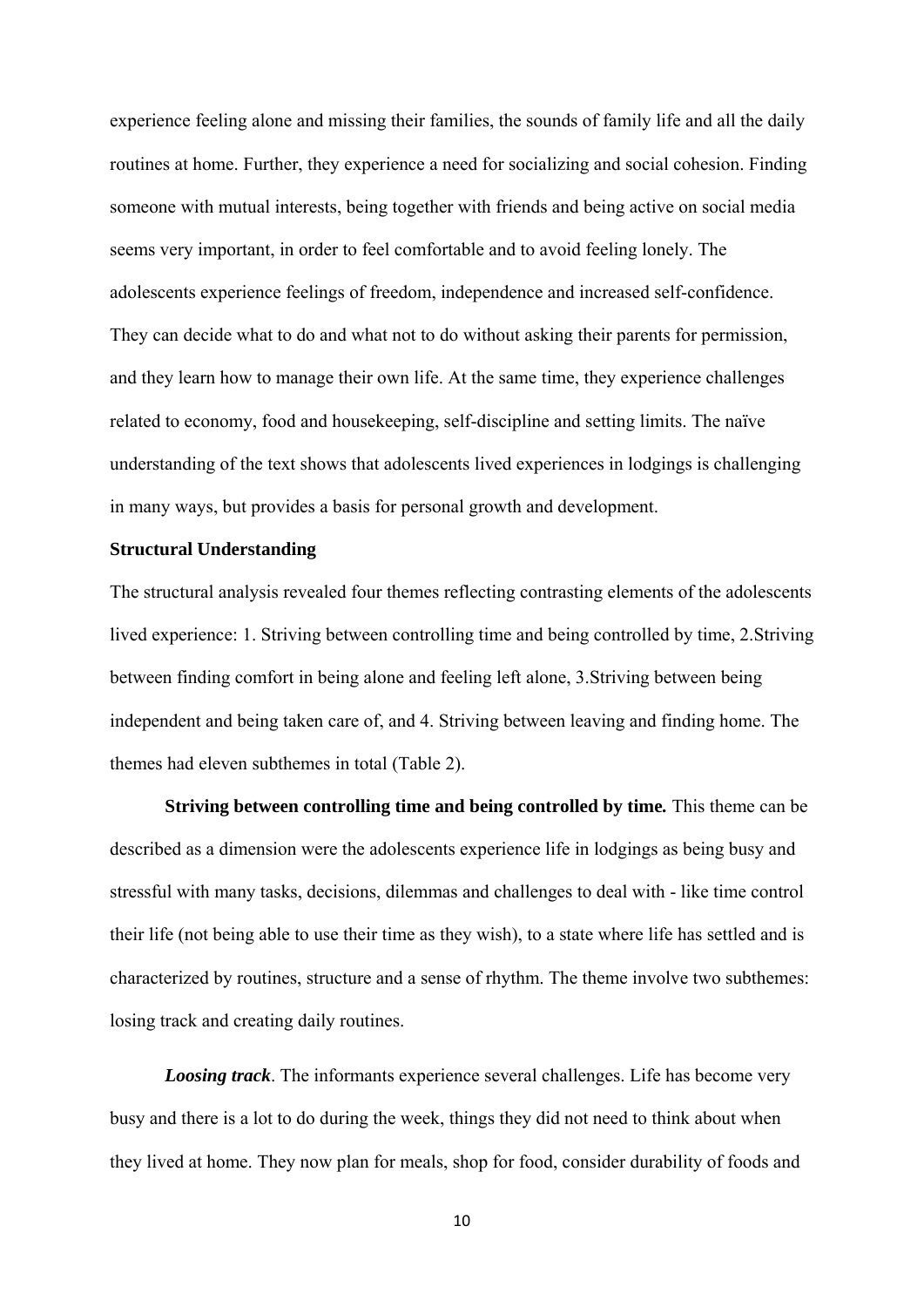prepare all meals, wash clothes, maintain the housekeeping and budget their finances. In addition, they have to find time for homework and school preparation, keep appointments and make time to get together with friends and join leisure activities. Setting limits is an aspect in this, and it is not easy to distribute time reasonably. Periodically they feel short on time and somewhat off track and overwhelmed by tasks and expectations.

Mona (16): To make dinner, do the dishes, and wash the clothes and to fold the clothes and clean my room that makes me really tired, but that's how it is. Then homework… it will be eight o'clock before I have finished everything, but then I am hungry, and irritated that I have to be hungry, because it is so hard to make food all the time. You have to use so much energy to figure out what to make and just think about... no, I will not use so much kitchenware because then I have to wash the dishes afterwards…

*Creating daily routines.* In the beginning, the adolescents do not have a full picture of their new life. The days goes fast, and some experience the situation as somewhat chaotic. Little by little, the everyday life fall into a certain rhythm. The adolescents describe how they develop routines during the first semester, which helps them organize their new lives and adds a sense of structure and control of time. Some have morning routines, a calm and regular start of the day brings about feelings of being in control. Different routines are developed and described, such as shopping every Monday after school, washing clothes every Thursday or eating dinner at half past four every afternoon. Likewise, some lodgers have similar routines and rhythms every day, such as relaxing one hour in front of the TV after school, preparing and eating dinner, washing the dishes and drinking coffee, then homework, and in the evening do some exercise, visit friends or watch TV before bedtime. These routines make the adolescents feel in control and brings about a kind of predictability that make them feel safe.

Kristin (17): The daily routines actually makes me feel good. You sort of relax when you know that this is how it's going to be, and you don't wonder what you will do after school if you understand, you feel safe in your room and you don't feel tense or something in lodgings, I think that is very good.

**Striving between finding comfort in being alone and feeling left alone***.* This theme can be described as a dimension of alternating feelings where the adolescents experience life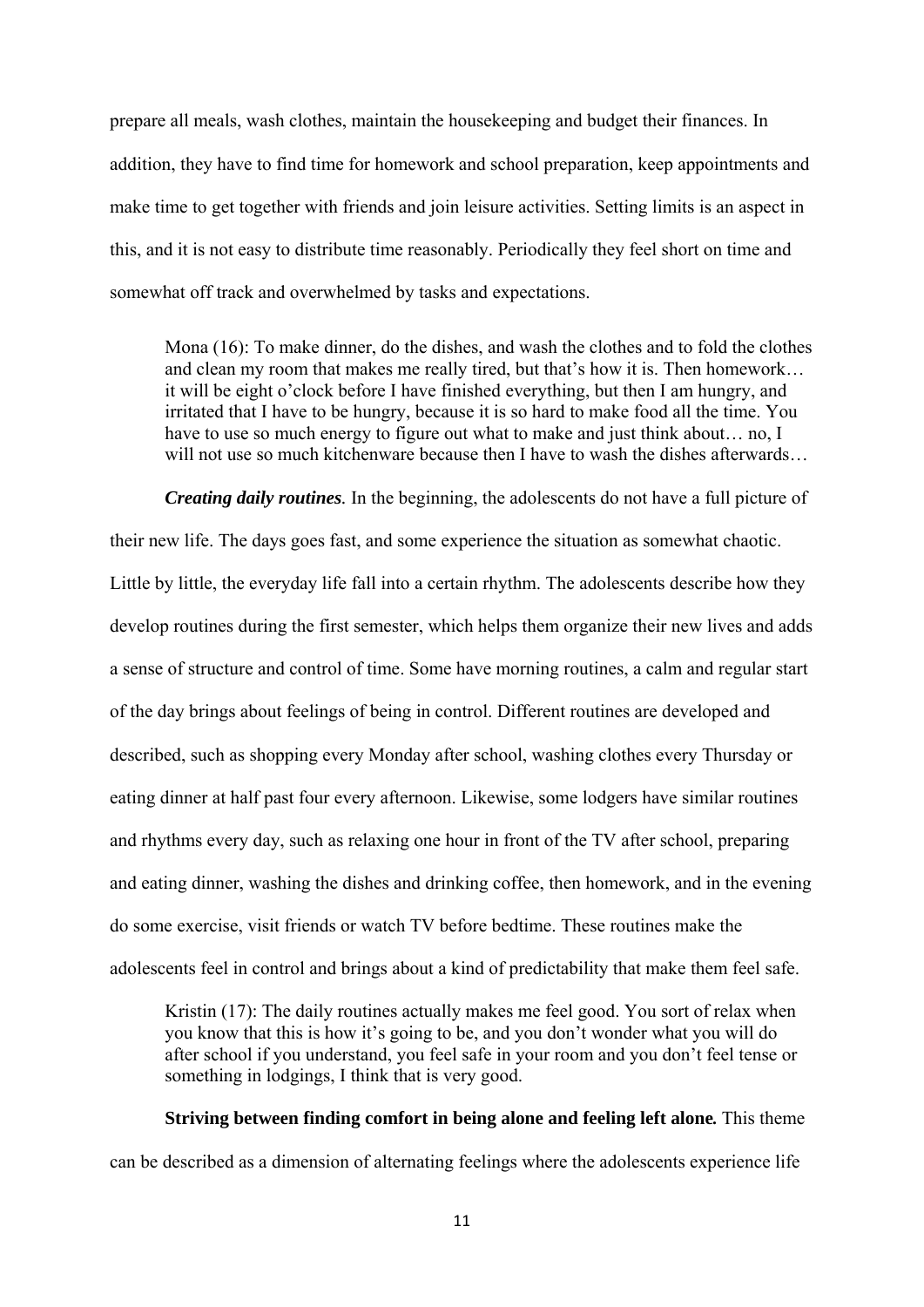from being pleasant and valuable with regards to having time and space on their own, to a state where life is characterized by feelings of loss and loneliness. The theme involves three subthemes: being relaxed, missing family and social contact, and feeling lonely.

*Being relaxed*. Adolescents who live in lodgings spend a lot of time alone. Some of them experience a kind of well-being in being alone, as they feel surrounded by people at school and at home. They view it as rather nice to have the opportunity to draw back from everything, and have peaceful quiet time for themselves. They find comfort in their own company, listening to music, reading a book or letting their thoughts flow. Some lodgers experience having time on their own as necessary to get in touch with their inner thoughts.

Lise (17): I am often together with friends and I have many visitors, but I try to be less social in a way. Don't misunderstand, but in a way I feel like spending more time on my own. I am so easily stressed and I want to be social and I want to be together with people. I am losing myself a bit, and that scares me. Therefore, I have decided to try to avoid that. Be logged out, lie in bed and read a book, listen to music. Just philosophize, think… just exist… because that is very, very nice.

Most informants experience a need to be alone to focus on their homework, but for some of them, being alone is something necessary to relax, recover and mobilize energy. As life in lodgings can be busy and stressful, they appreciate moments of their own, trying to find ways to relax, or just choosing to be alone to gain energy for the upcoming week.

Gunnar (17): When I am alone, I use to sit in the living room because it has a fireplace with a wood fire. I use to sit down and light up the fire. I think that is very nice. It is my snuggery. Especially if I just… yes, it is also a reason why I sit nearby the fireplace that I can sit and just look at the flames… it is very relaxing and comfortable

*Missing family and social contact*. Living in lodgings means missing family and

social contact with friends. Even when life in general is busy, they experience periods of being alone and strongly feel the lack of close relationships to their family or friends. For some, it is related to meals, and they miss the fellowship around the table. For others it is related to just knowing that there are somebody there, the sounds and voices of family life that makes them feel safe. They also miss the security of someone familiar to talk to if needed.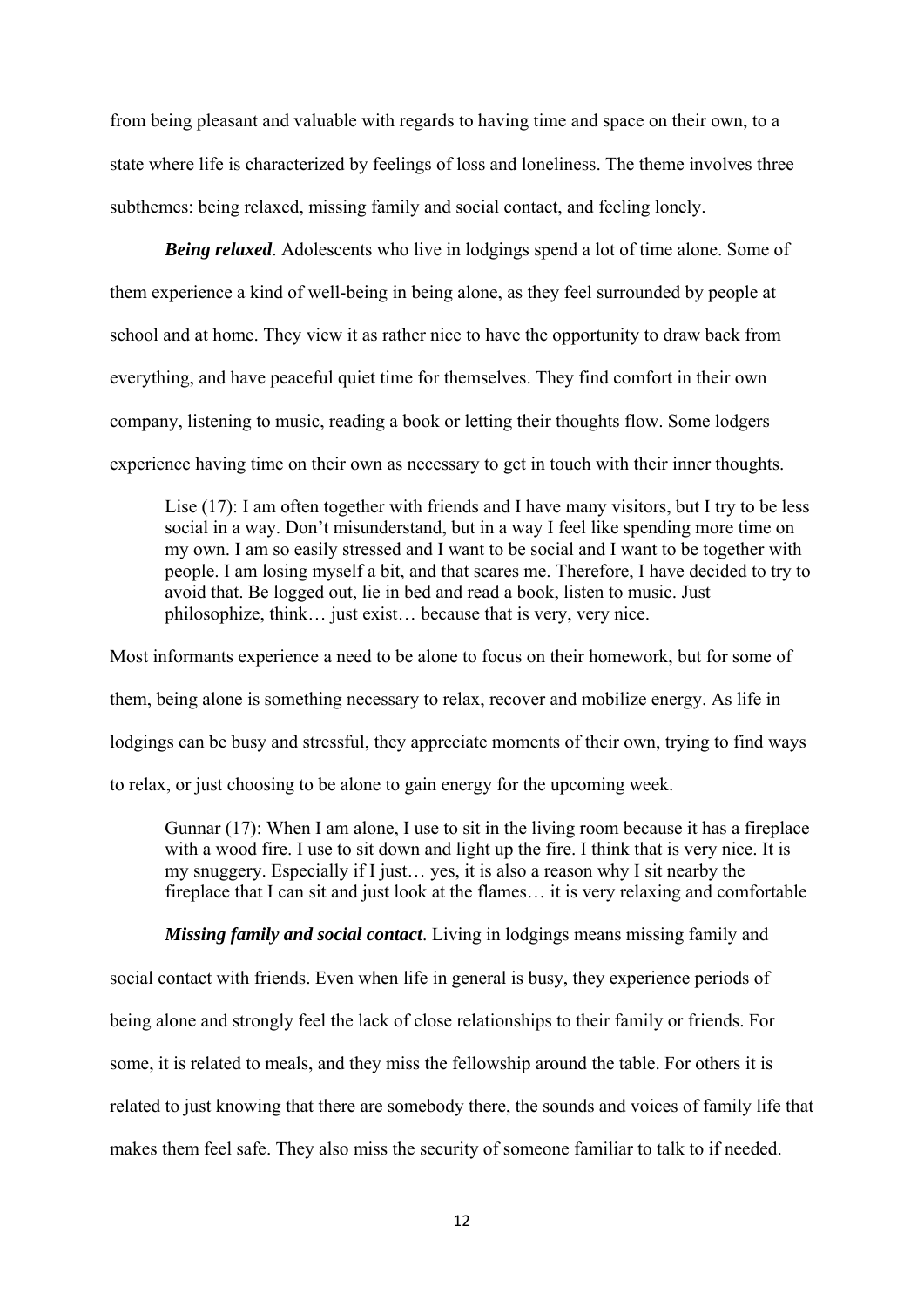Mona (16): I remember that we always sat together at the dinner table, and we talked and we asked "How was your day?" You ate without thinking about that you were eating. Now I sit alone…You just think about your plate, and you sit on your own, staring into the wall. I feel I eat more when I am together with other people…

*Feeling lonely*. Sometimes the certainty of being alone makes them feel lonely. They describe feelings of being left alone in the world; there is nobody to talk to and nobody that care for them. These feelings arise when they have nothing to do or when all their friends are occupied with something else. Feelings of loneliness might also appear in situations where they feel weak, sad or sick.

Tom (16): Actually, I feel lonely quite often. Let us say I speak with very many friends, ask if they can come to visit, but everyone is busy… then I feel very lonely, even if the girl next door is there. I am that kind of person. If I feel alone, I very easily get emotional and sentimental and the whole package (overwhelmed of sad feelings).

## **Striving between being independent and being taken care of***.* This theme has three

subthemes: Being independent and responsible, Learning and growing through experience, and Receiving care and support. The theme presents how the lodgers experience life as a time of fast learning and personal growth on the path to become an adult. At the same time, they still need care and support from their family.

*Being independent and responsible*. All adolescents tell stories about the life in lodgings as being free and independent. They feel free to do whatever they want without asking their parents, and they don't have to fit or adjust to family rules any more. They really appreciate the feeling of freedom, but for some, their parents' rules and limits are still present.

Per (17): I don't need to ask if I want to go somewhere, I don't need to ask when to be back home. I don't need to ask if I can have visitors… I can skip eating dinner, but that is not an option when I am home… to drop eating dinner

To be independent is to be autonomous and make decisions. However, it is also about gaining self-confidence, being self-reliant and being able to fix things that their parents used to do. Some adolescents describe becoming less shy and withdrawn. In addition to feelings of independence, the adolescents increase their sense of responsibility. Taking on responsibility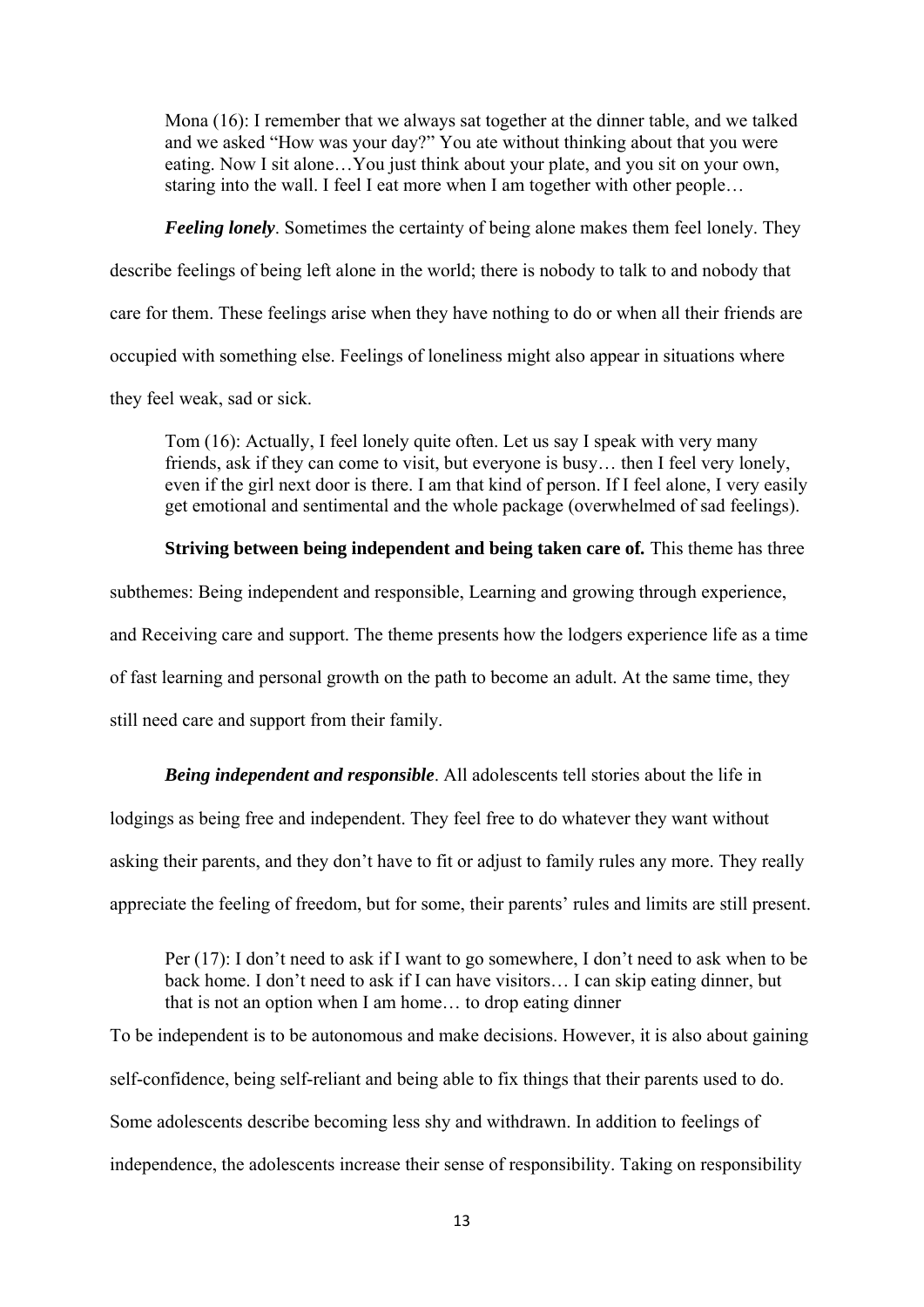for their own finances is a big and demanding issue. They seem responsible for taking care of themselves in terms of being self-disciplined, getting enough nutritious food, completing their homework, getting sufficient sleep, setting limits, and engaging in social life.

Espen (17): I usually go to bed late, but at the same time I know it is good for me to get in bed now… for my body's sake. Between one and three o'clock - it's late. If I can go to bed between eleven and one o'clock, then it's ok. Because if I fall asleep before one o'clock then I get about seven hours sleep. It is good, occasionally, to feel that I get in bed on time.

Being responsible also means prioritizing and making plans. The students experience a need

to determine what is important to do, what they need to accomplish, and what can wait.

Being responsible is both demanding and satisfactory; some of the adolescents express a sense

of satisfaction with being responsible for their own place, housekeeping and finances,

however, others find it strenuous.

Tom (16): I oversleep and I just consider, shall I bother to go to school to day? Shouldn't I just say I am sick? Then I know it is a bit shameful to always be late and I feel that I disappoint the teacher and I disappoint myself. So I consider it for a long time; to choose the easy way and continue to stay in bed, or to jump into the shower and be late for school but be fresh? Should I just go to school because I have to go to school? I don't feel like leaving the bed, but it is my responsibility to go to school

*Learning and growing through experience*. The lodgers learn about housekeeping,

about themselves and how to be responsible. They learn by doing, little by little or by trying and failing. They might get advice from their parents, but mostly they have to figure out for themselves what to do. In the beginning, they struggle, but they have a steep positive learning curve, and feel satisfied when they can cope with different challenges. This learning process is experienced as demanding, but they are aware of their personal growth in regard to becoming more patient, confident, responsible and mature.

Silje (16): You learn a lot. I could not wash clothes before I moved into lodgings. Mom tried to force me to learn: You must learn what is 30 degrees dark and 40 degrees light. I got a short introduction, tried by myself, and little by little, that is how you learn stepwise, and it becomes much more fun as well. I see that I can manage. The feeling of coping is very good.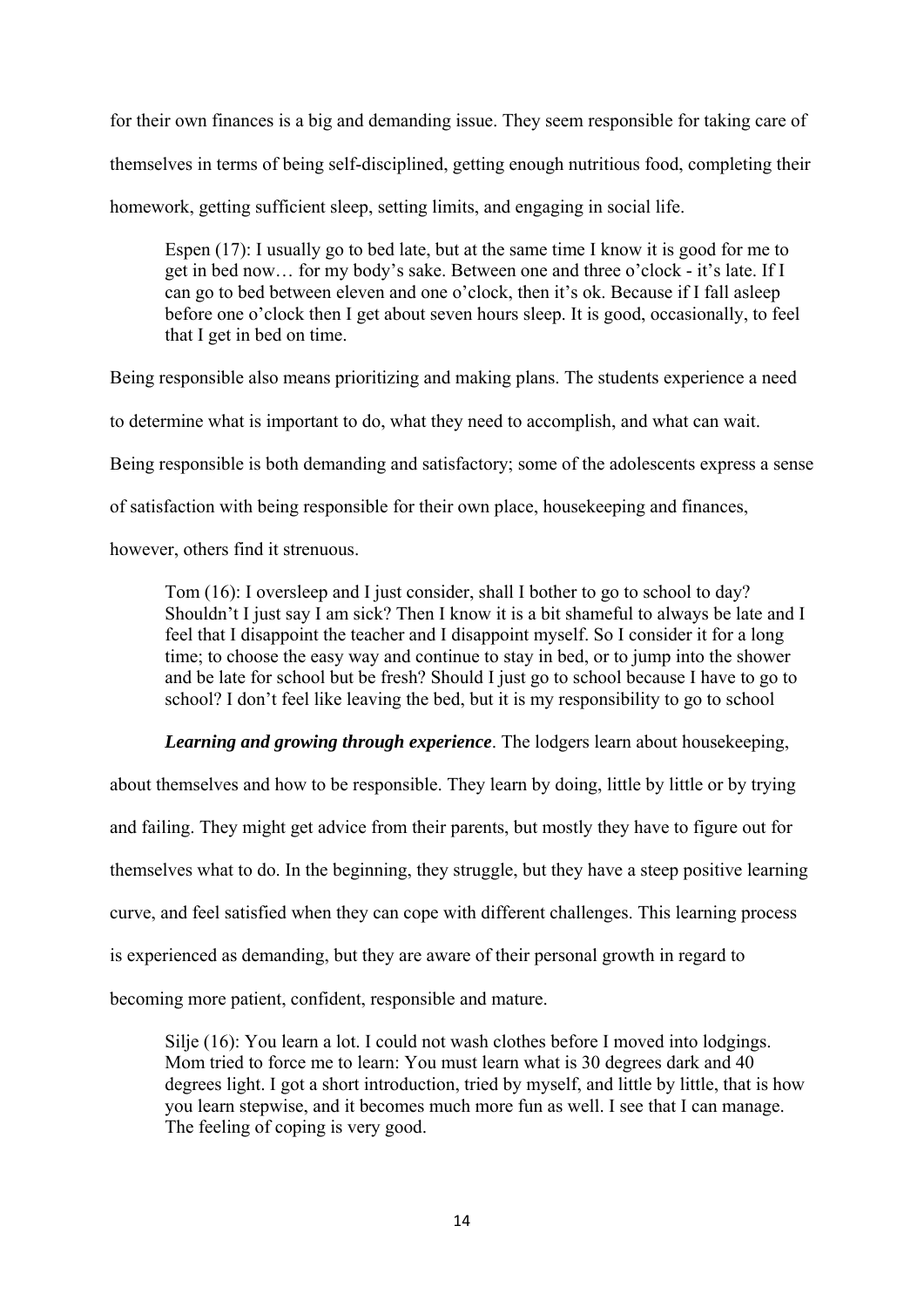*Receiving care and support*. Although the lodgers become independent and learn to manage on their own, they still receive support from their parents. While they value their freedom and independence, they speak warmly about their parents, always available for help and advice. Some of the lodgers go home every weekend; they get their clothes washed and get food or money for the next week. Equally important is the confidence in knowing that the parents always support you if needed. Some students still need to be taken care of to a certain extent, e.g. in situations where they need health services. They express both a lack of and a need for their parents support and comfort. The lodgers also receive support and care from their teachers and other adults, which provides a feeling of safety and confirmation.

Vera (16): My teacher told me I could talk to the school counsellor not only about studies, but also about things in life, and then I decided to go to a grownup person. It is something else than turning to a friend. The first time we talked about how I should handle the situation, and how it sometimes was too much worries.

**Striving between leaving home and finding home**. This theme has three subthemes: Altered relationship with family, Creating one's own home, and Finding oneself. The theme describe the adolescents' experiences of life in lodgings from being uprooted and forced to deal with changes in their relations with home and family, to finding new home in meanings of security and identity.

*Altered relationships with family*. Moving into lodgings means changes in many ways, and some of the adolescents are very aware that the family life to which they have grown accustomed will not be the same again. They all experience a change in their family relationship. First, there is less quarrelling, nagging, and fewer conflicts with parents and/or siblings. After moving, they become more like equals, and appreciate their parents' guidance or their siblings' need for contact. Second, the adolescents express a mutual respect, and indicate that they better understand their parents. In addition, they experience that their parents have more confidence in them than previously. Some lodgers describe an altered role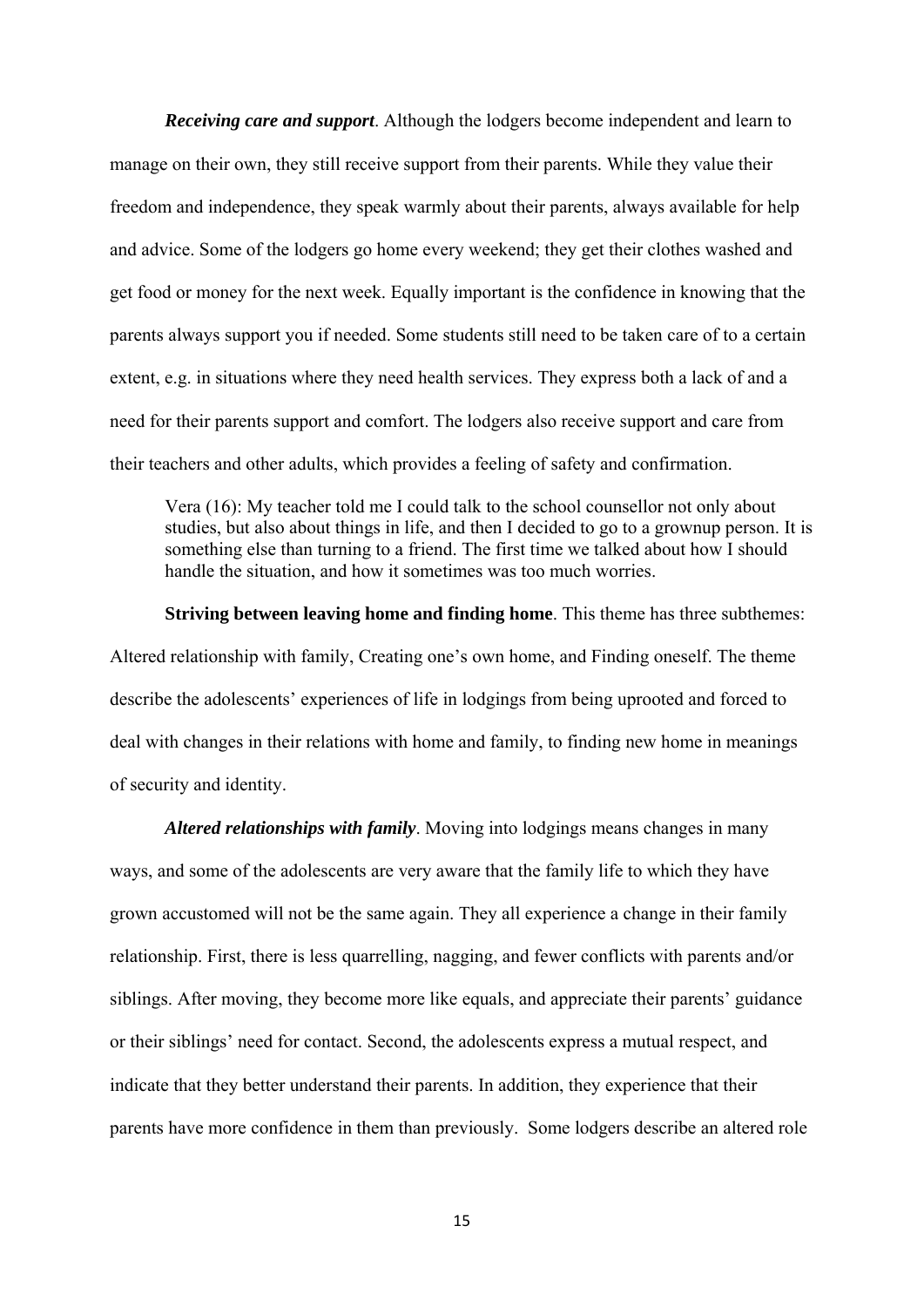in the family, e.g. siblings taking over their room, turning from "enemy" to favorite sibling, and several find themselves in the new role of counsellor for their younger siblings.

Vera (16): Of course, I sense I have another role in the family. In the beginning, they sold the car with seven seats. We had a Chrysler with seven seats, but they sold it, so they only had the BMW with five seats. So I said, "No, I am not a part of the family any more", but… no, it is the way it will be. But I don't bother argue with my siblings when I am home, and they think it is much more fun to see me now. They jump on me when I enter the door, and I find that very amusing.

*Creating one's own home*. Most of the lodgers make an effort to make their new place

to live as homey and practical as possible. For some it is not so important how it looks, but it is important to feel a sense of "this is my space". Interior decorating is essential in the process of creating their own place. For some it is important to bring things that remind them of home or tell their own familiar story, for others it is important to find their own style and buy new things for their future life outside the family. All lodgers express that they are eager to create a place where they can relax, find comfort, and being practical. However, the homey feeling is more important than practical solutions.

Frank (18): I own everything myself. I have bought a sofa... two sofas and table, TV table, vitrine cabinet, and then I bought a dining table and dining chairs - not new because the chairs costs 1000 kroner a piece but I got them cheap. And then I have bought …. I own almost every kind of kitchen utensil and a vacuum cleaner and so on. I also bought two large speakers to use as a desk, and I thought I have to fix this, so I made myself a desk. I have done everything myself. It's my flat.

*Finding oneself*. The lodgers' narratives describe the life in lodgings as a process, of not only learning, but also a process of seeking and finding a new identity. Facing new and different challenges during the life in lodgings, they seem to gradually get to know themselves better. As one student stated, it is all about "knowing who you are". They become aware of what they value and appreciate in life, and gained more confidence in arguing for their opinions. Some of them tell stories about hard days, difficult thoughts and tough times, and of how they learn to listen to their own body and find ways to deal with this to feel better again.

Tom (16): It is more cowardly to hide your tears than show them to people, because that's when you show yourself when you are real and vulnerable. When you hide, then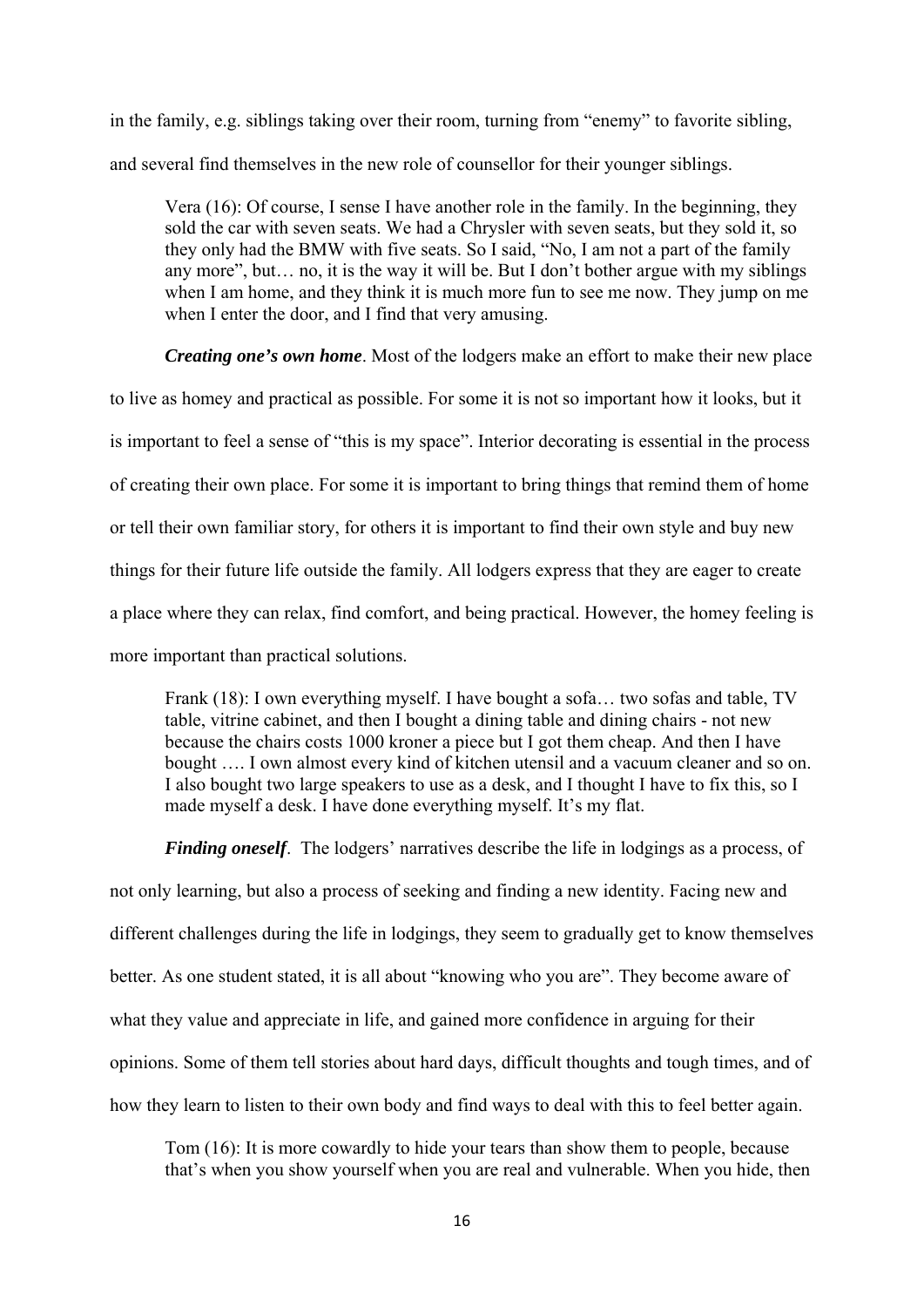you only show an appearance or façade. I hate people to perceive me… my mood as anything else than what it really is. If I am grumpy or sad one day at school, I don't go around smiling, being a best friend and so on. No, I let them know that today I am not in a good mood. I have experienced that I prefer people to be aware of how I feel

#### **Comprehensive Understanding and Discussion**

Attending high school, relocating and experiencing maturation initiates a multidimensional transition among the adolescents. Being both developmental and situational in nature, this transition encompasses striving between contrasting experiences. Our analysis suggests that the lodgers' lived experiences mean alternating between feeling connected and disconnected to time, social life, independence development and self. These experiences may be seen as inevitable in the process of growing up. Still, their experiences and responses reveal a special kind of transition as the adolescents strive between growth and potential unhealthy outcomes.

However, discussing the objective of our study: to explore and interpret the lived experience of adolescents living in lodgings during senior high school; the comprehensive understanding based on the analysis can be understood and discussed from four themes: the adolescents experience changes and processes related to time, social life, independence development and self. Our findings provide a basis for discussing this within the framework of the transitions theory of Meleis et al. (2000, 2010), emphasizing the concepts of disconnectedness and feeling connected in relation to the four main themes revealed in the analysis.

#### **A Transitional Change: Life as an Adolescent Living in Lodgings**

The lodgers experience comprehensive transitions. Vulnerability is related to transition experiences that expose individuals to potential damage or unhealthy coping (Meleis, Sawyer, Im, Messias, & Schumacher, 2000). Our findings highlights that these transitions opens multidimensional processes as the adolescents are disconnected from a variety of basic elements of importance for the individual's feeling of safety and security (Meleis, 2010).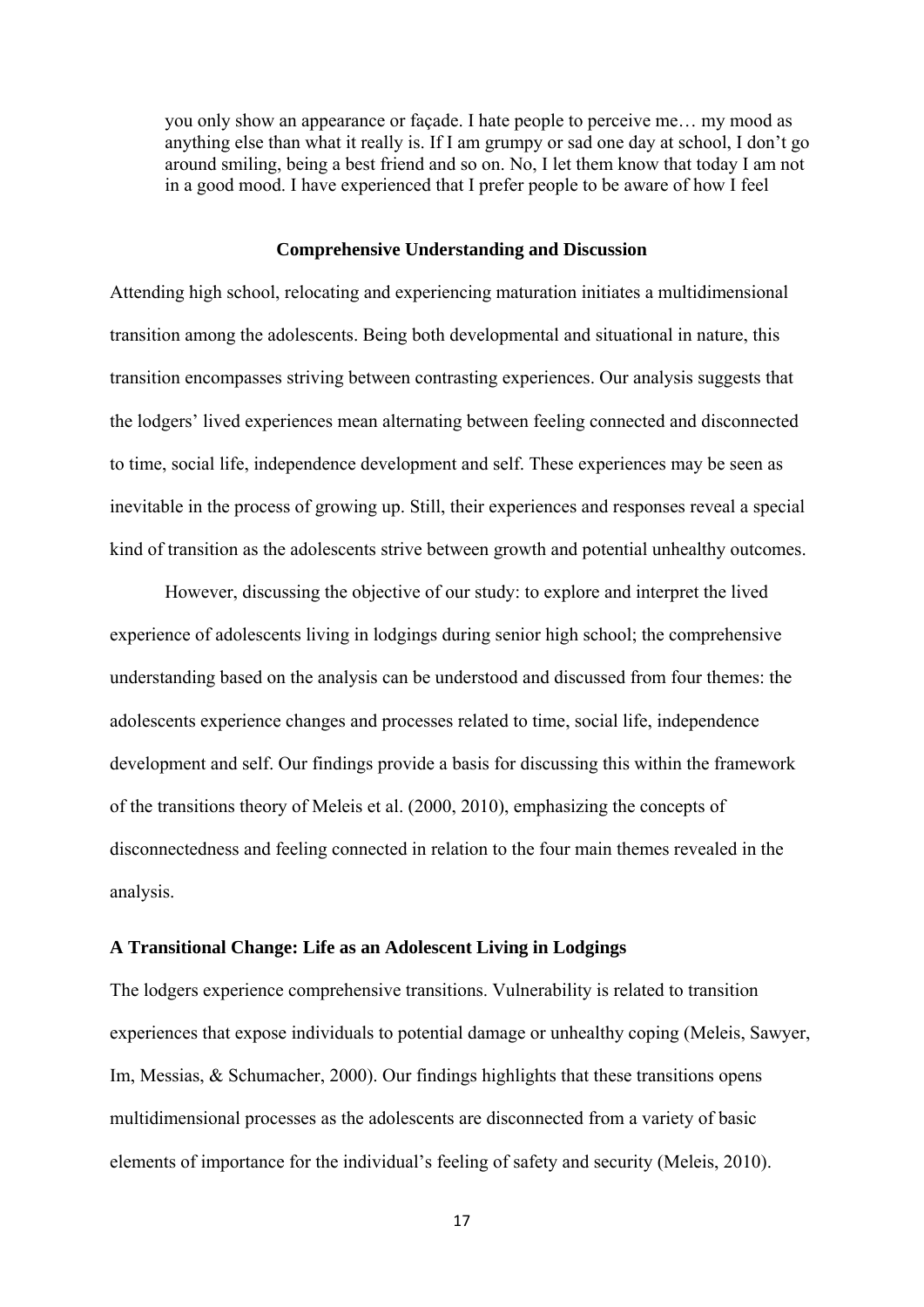**Striving within the dimension of time**. The lodgers experience challenges related to time, due to changes in their daily routines and rhythm of life. They compare the present busy life in lodgings with their former life at home, without duties concerning housekeeping, preparing food, shopping and finances. These comparisons are a way of situating themselves in terms of time (Meleis et al., 2000). From a perspective of disconnectedness (Meleis, 2010), the lodgers experience disruptions in routines that allow them to feel safe and secure; the lodgers strive to take control of time. They are controlled by time, understood as being disconnected from the track that bring them to achieve their goals, complete all their tasks and conduct their activities. Losing track of time, they experience high levels of stress and busyness, making them vulnerable in regard to mental health. Research shows that timerelated demands for college students are associated with higher stress levels (van der Meer, Jansen, & Torenbeek, 2010; Wilcox, Winn, & Fyvie-Gauld, 2005).

In the long run, struggles with control of time and perceived stress can have serious consequences such as underachievement, dropping out of school (Lowe & Cook, 2003) and depression (Pengilly & Dowd, 2000). On the contrary, when the lodgers are in control of time, and on track with the routines and daily life rhythm, the predictability makes the adolescents feel well, safe and in control. The findings suggests that the lodgers evolve over time, striving to find ways to handle a large number of tasks by developing daily routines and finding a rhythm that makes them feel connected to time. According to Meleis (2000), this is a response that characterizes healthy transition. Häfner et al. (2015) confirm that perceived stress decreases as perceived control of time increases. There are individual differences as some lodgers develop routines and find ways to structure time during the first months, while others hardly develop any routines after two years in lodgings. Creating routines involves thinking and planning, and developing strategies for managing their daily lives increases their level of confidence; another response that characterize a healthy transition (Meleis et al., 2000).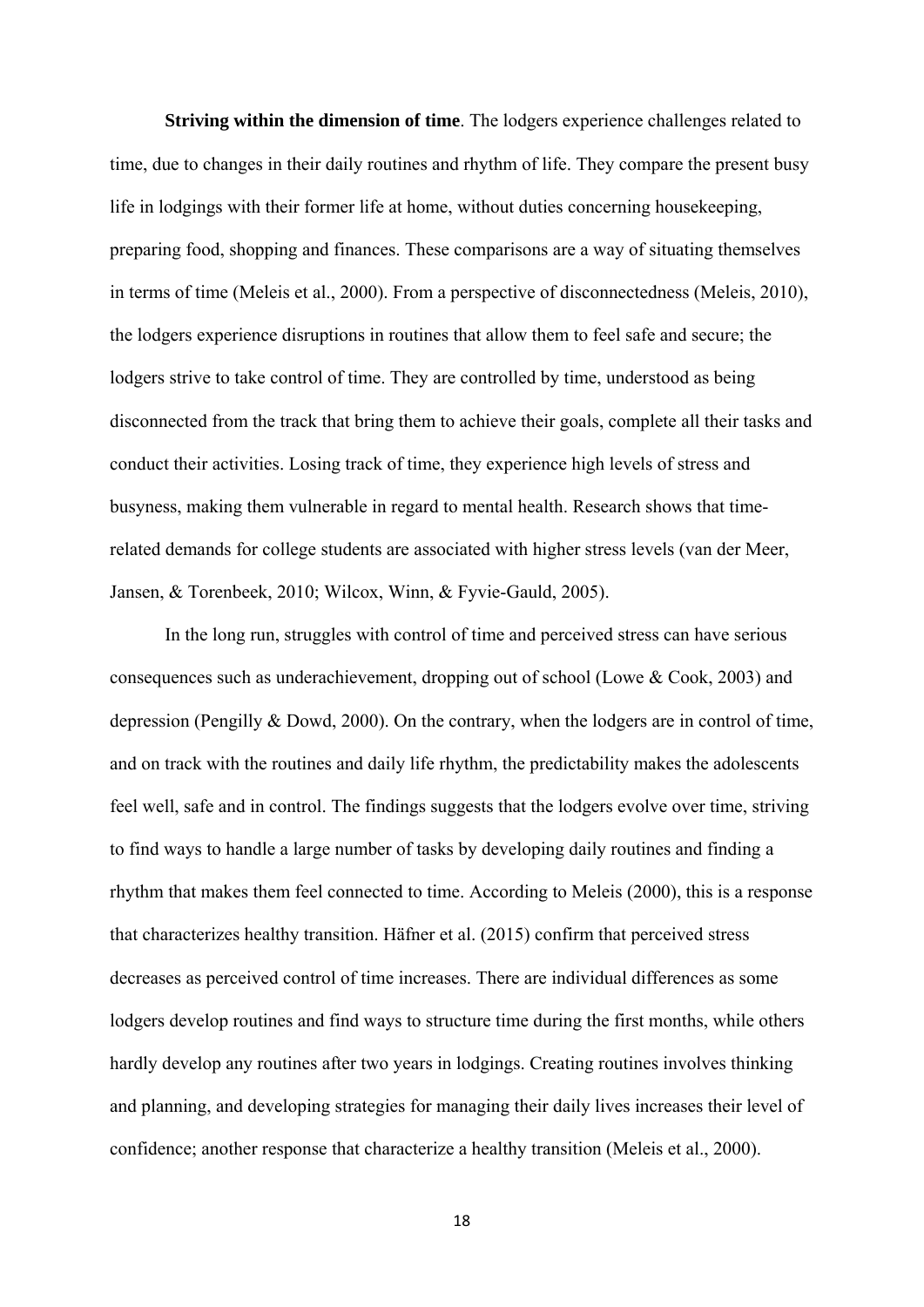**Striving within the dimension of social life**. Adolescents living in lodgings experience changes in social life due to disconnectedness (Meleis et al., 2000), as they experience disruptions in both contact and relationships with family and friends. Close relationships and daily communication are important for adolescents to feel well (Offer, 2013), and these lodgers strive to find a balance between time on their own to relax and the need for social contact to avoid feeling lonely. Decreased support and contact with parents (Bogard, 2005) and friends (Eldeleklioglu, 2006) are shown to be associated with higher levels of depression. For most of the lodgers, there is a constant imaginary movement (Messias, 1997) back and forth between home and lodgings, as they make comparisons between the life in lodgings and at home regarding relaxation, social contact, availability of support and fellowship around meals. Comparisons make the lodgers vulnerable as they become aware of their lack of close relationships, sitting alone while eating their meals or missing conversations before bedtime. Thus, continuous connections with family and friends are important to promote a feeling of safety (Meleis et al., 2000). Making new contacts and connections are equally important as new schoolmates and friends gradually meet each other's needs for social contact, making the adolescents less vulnerable to mental health problems (Eldeleklioglu, 2006). Over time and to a varying extent, the lodgers become more confident in being alone. They can relax, and experience being able take care of their own needs with regards to maintaining energy or getting in touch with their inner thoughts, and this self-awareness is important for their wellbeing (Ram Bilas, Arun, & Pardeep, 2013).

**Striving within the dimension of independence development***.* When moving away from home, there is a disconnectedness in relation to daily support from family, teachers and friends, implying a discrepancy between the adolescents' needs for support and the availability of support when facing a new situation. Living in lodgings both requires and promotes the development of independence. However, the lodgers strive to take responsibility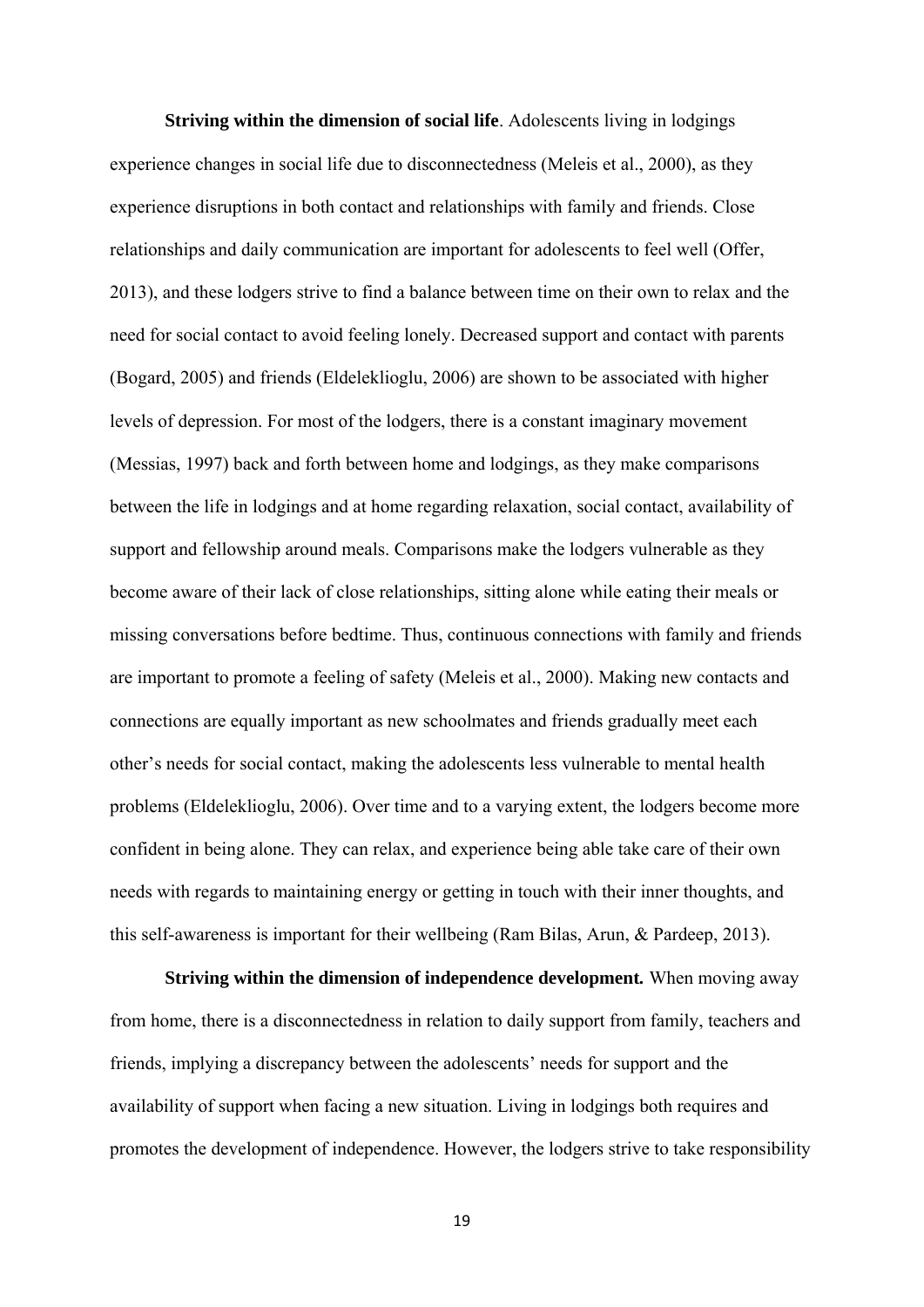when meeting new demands. They are vulnerable due to a lack of skills and knowledge; and they lack emotional support and confirmation. Research confirms that lodgers experience decreased support from parents and friends simultaneously as the responsibility to manage on their own increases (Cleary et al., 2011). Lessened support from parents and classmates is found to contribute to depression among adolescents (Auerbach, Bigda-Peyton, Eberhart, Webb, & Ho, 2011). Thus, continuing connection to family and friends is essential for them to feel safe (Meleis et al., 2000). However, new connections will gradually provide support and care. Transitions open opportunities to develop new relationships (Cleary et al., 2011), and growing independence from parents (Kenyon & Koerner, 2007). The lodgers in our study value the freedom they experience, but they are aware of the responsibility that lies in the freedom from being monitored by their parents, and express a sense of ambivalence, as they want to be independent, yet still need parental guidance and care. Still, independence grows rapidly, but also individually, as some lodgers need to be taken care of to a greater extent than others. The lodgers express being independent and responsible as very satisfactory, this might be viewed as an increase in their level of confidence (Meleis et al., 2000).

**Striving within the dimension of self.** The lodgers experience environmental changes and losses of meaningful objects as they move into lodgings. There is a disconnectedness in relation to home and self, being uprooted from their former lives/homes and experiencing an altered role in the family. This might mean a loss of familiar reference points and uncertainty as they strive to find a new state of home and security in the process of creating their own home and redefining their identity. The process of leaving home can only be understood in light of meanings attached to "home", as home is a space that consists of physical places, social practices and mental meaning (Lahelma & Gordon, 2003). In creating their own home, some lodgers express the importance of being connected to their family and home of origin, as the interior decoration (physical places) consists of objects that have a special meaning.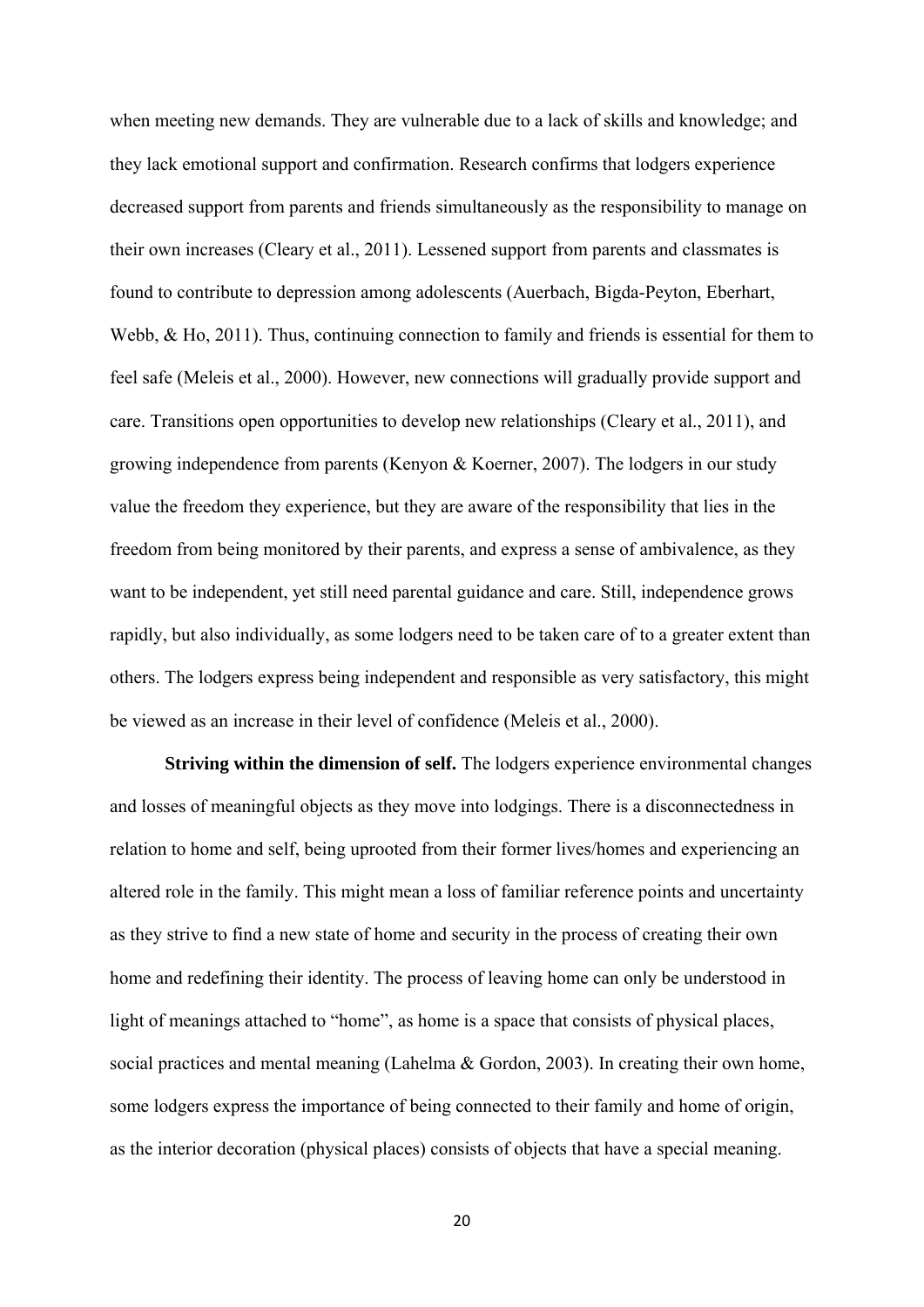Home as a mental space is a place of safety, privacy and independence through which people construct their relationship to their surroundings (Lahelma & Gordon, 2003). While some lodgers feel comfortable and safe within their new home after a short period, others continue to strive to feel safe and well. They extend the process of leaving home by returning home every weekend, probably giving them a needed feeling of belonging. According to the theory of transition (Meleis et al., 2000), feeling connected to one's family is important and might ease the transition process of leaving home. Similarly, making connections with new friends and schoolmates are vital in the process of finding oneself, as peer interactions make the lodgers aware of who they are (Schwartz, Donnellan, Ravert, Luyckx, & Zamboanga, 2012). The lodgers compare their role in the family, recognizing that their parents treat them more like equals and have more confidence in them than previously. This helps the adolescents to situate themselves, in terms of who they are in regard to becoming responsible, independent and autonomous individuals (Meleis et al., 2000).

## **Limitations and methodological considerations**

This study, based on a sample of 21 Norwegian adolescents living in lodgings in rural Norway, offers an in-depth understanding of what it means to live in lodgings, Qualitative inquiry seeks to widen understanding, and generalization is not a goal. Our purpose was to gain knowledge about a lived experience of which little is known. Data were collected at eight-year intervals. The sample consists of participants of both genders, from varying study programs and with different domicile origins, but none came from or moved to a city larger than 22 000 inhabitants. With these limitations in mind, our data are rich due to the participants' eagerness to share their stories and experiences. In addition, the time interval revealed a kind of stability in the experiences of living in lodgings over time. Regarding interpretation of data, Ricoeur (1979) asserted that a text can always be understood differently but that some interpretations may be more probable than others. Ricoeur's interpretation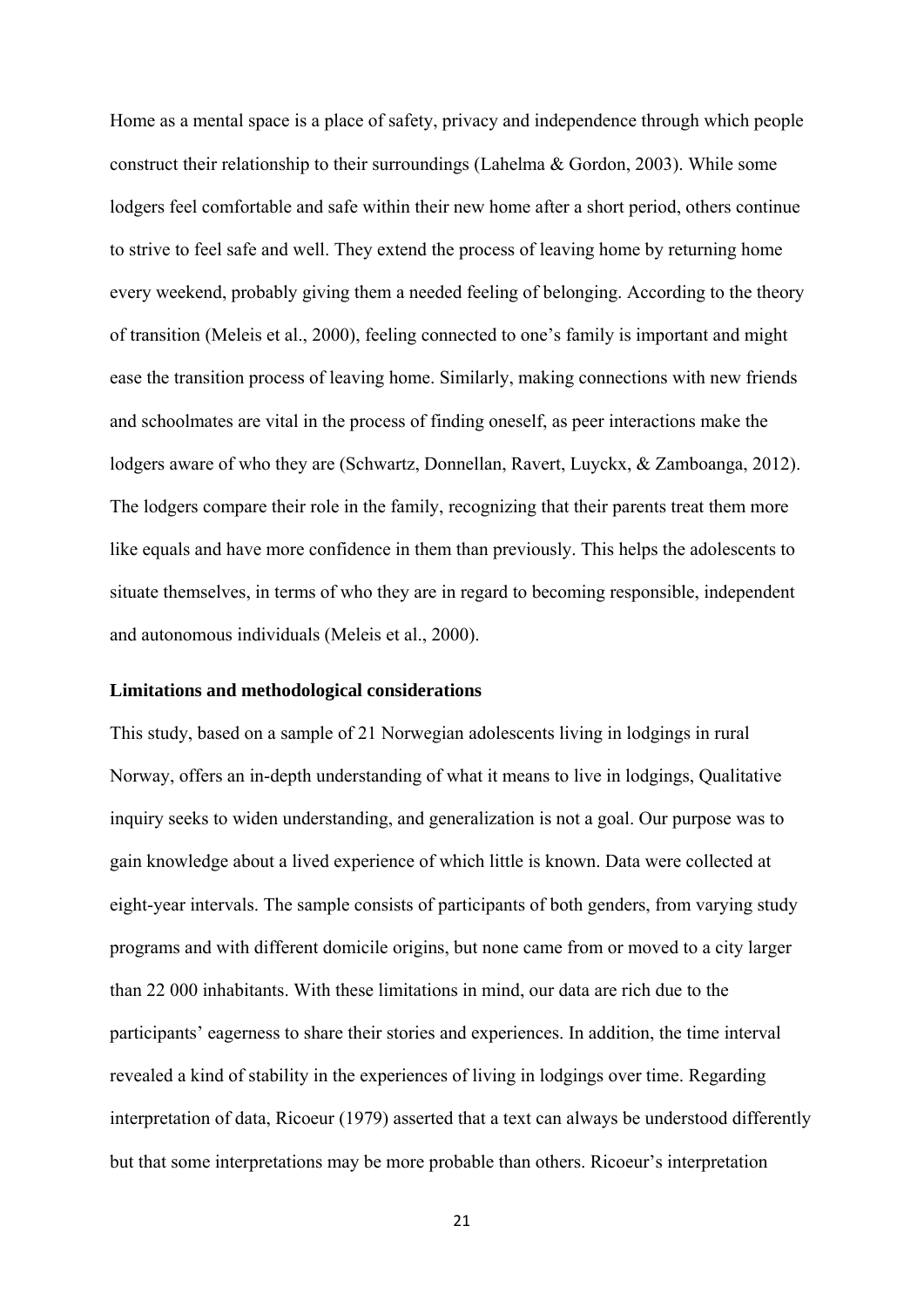theory, described by Lindseth and Norberg (2004), offers a stepwise model presenting the analysis as transparently as possible. The authors have reflected on and critically worked with the analysis until a consensus was reached. The trustworthiness of this study is linked to the stepwise planning and transparency in design and implementation. As in any qualitative study, the authors' pre-understandings and professional experiences have influenced the analysis and interpretation. All three authors have background as nurses, and the first author has experience working as a school nurse and head of studies in high school settings.

## **Conclusion and implications**

This study illuminates the meaning of living in lodgings during senior high school, revealing four main themes, involving both positive and negative experiences and aspects of living in lodgings. Our findings stress the importance of a heightened awareness towards the vulnerability of these adolescents regarding their well-being. The transition to a new school and a new life in lodgings is a critical period of change and disconnectedness, which demands several processes and developmental tasks within the dimensions of time, social life, independence development and self. School nurses and school personnel are urged to raise their awareness of the experience during this transition, and to facilitate connectedness for the lodgers to provide healthy outcomes of the transition. Our findings indicate that interventions should be directed towards alleviating the disruption in relationships and promoting development of new relationships. Class teachers could give school nurses an account of lodgers in their classes, followed by invitations to meet the school nurse, individually or in groups. Small groups of lodgers meeting regularly the first semester, emphasizing on positive and challenging experiences, might promote support and feelings of connectedness. Anticipatory guidance before the moving transition might be effective in preparing students for the changes they may experience, focusing on the adolescents own expectations, how they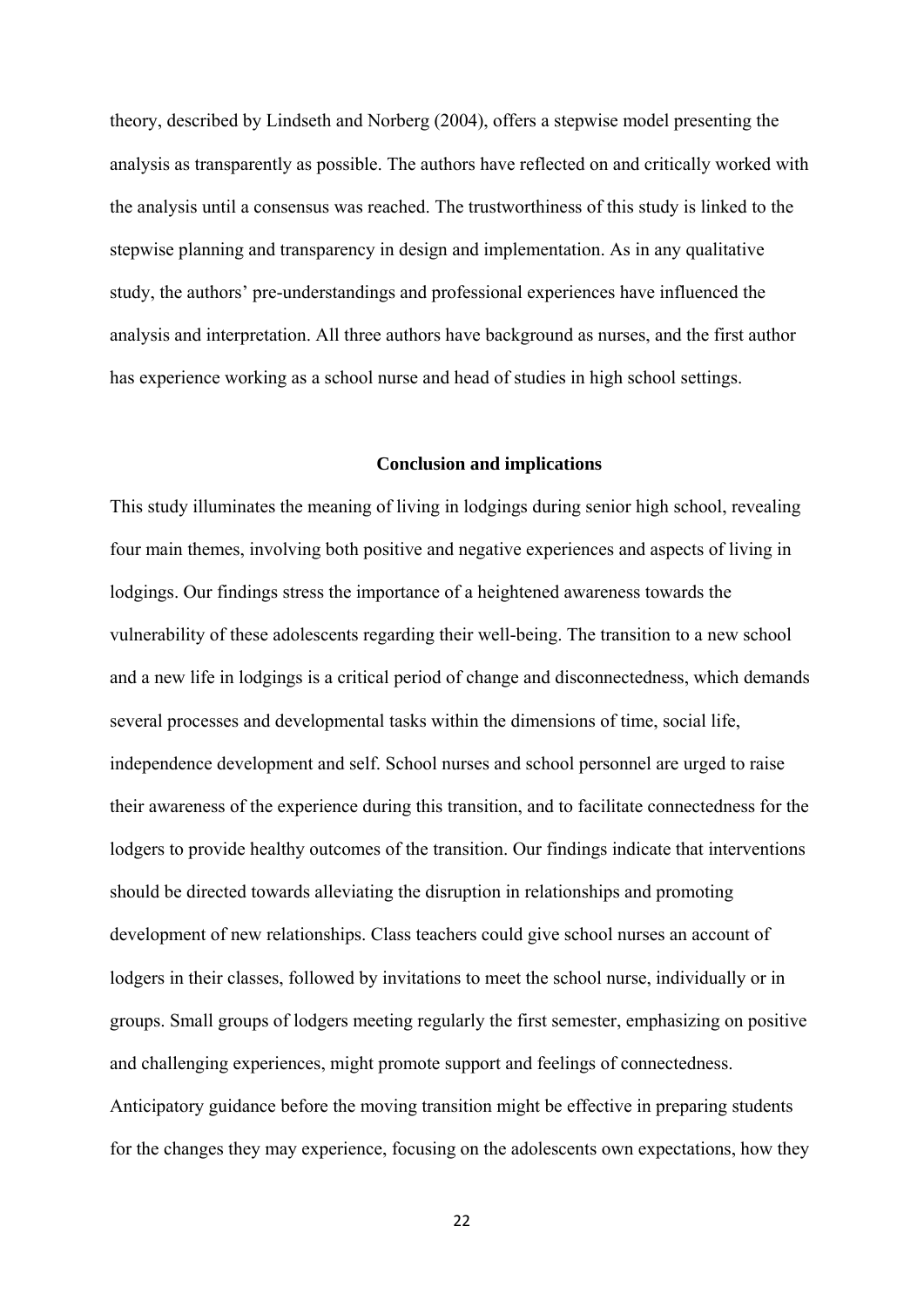can practice knowledge and skills towards e.g. housekeeping, sleeping habits, planning and finances, and from whom and were they can seek support and help if needed. Frequent supportive conversations during the first semester focusing on topics and processes highlighted of the lodgers (described within the four dimensions), in addition to assessing the lodgers for ineffective self-care, might be pivotal in facilitating the transition, and might function as a safety net, as the lodgers would feel a connection to an adult. School nurses might also provide connection to a caring person, being there for the lodgers, showing genuinely interests. For further research, we recommend studies exploring what lodgers themselves experience to be of importance for their well-being and mental health, including factors helping them through different challenges during their lives in lodgings.

#### **Funding**

A one-year scholarship from Nord University, Norway, supported this study

## **Declaration of Conflicting Interests**

The Authors declares no potential conflicts of interest with respect to the research, authorship, and/or publication of this article.

#### **References**

Auerbach, R., Bigda-Peyton, J., Eberhart, N., Webb, C., & Ho, M.-H. (2011). Conceptualizing the prospective relationship between social support, stress, and depressive symptoms among adolescents. *An official publication of the International Society for Research in Child and Adolescent Psychopathology, 39*(4), 475-487. doi:10.1007/s10802-010-9479-x

Barber, B., & Olsen, J. (2004). Assessing the transitions to middle and high school. *Journal of Adolescent Research, 19*(1), 3-30.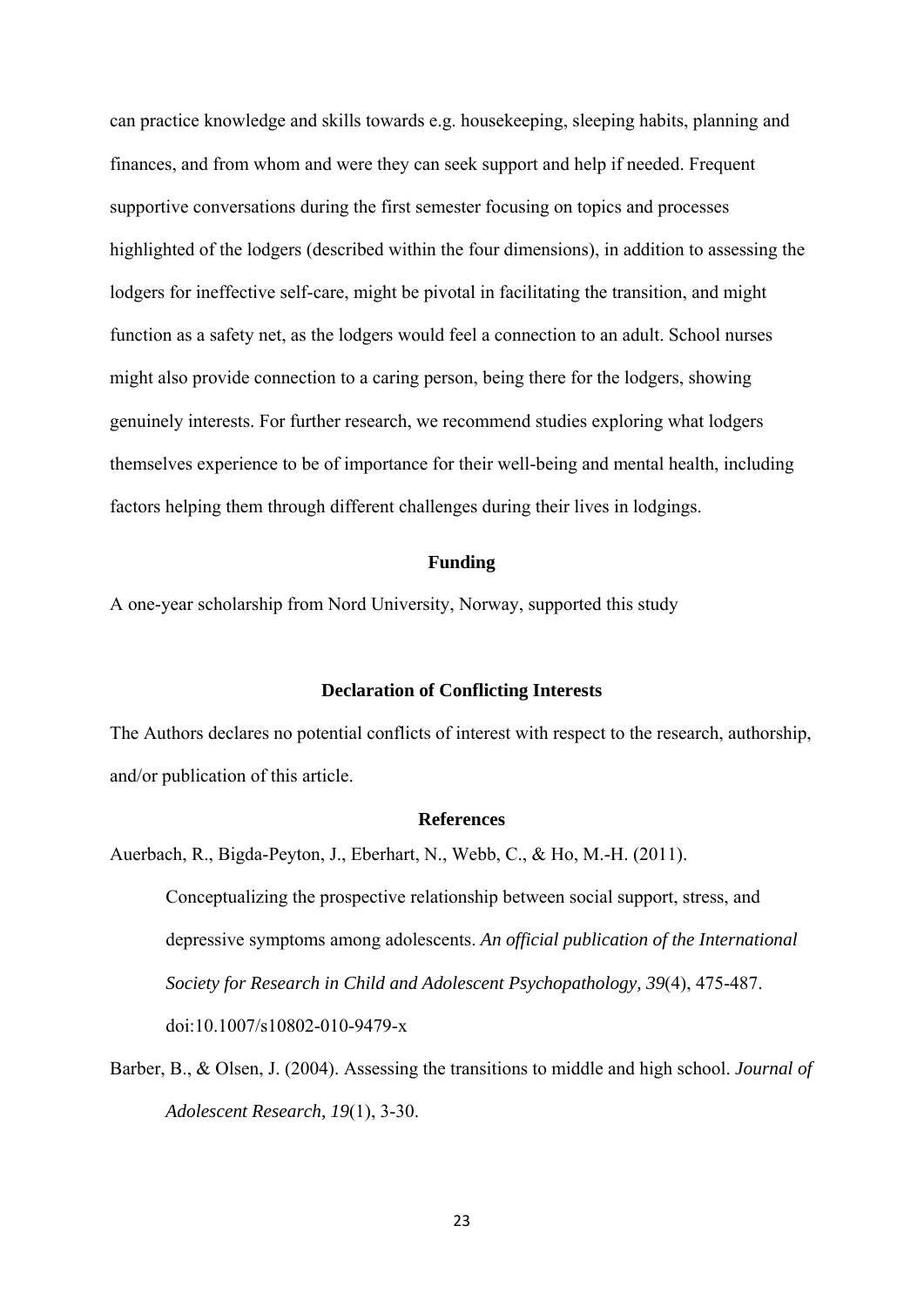- Bayram, N., & Bilgel, N. (2008). The prevalence and socio-demographic correlations of depression, anxiety and stress among a group of university students. *Social Psychiatry & Psychiatric Epidemiology, 43*(8), 667-672. doi:10.1007/s00127-008-0345-x
- Bernier, A., Larose, S., & Whipple, N. (2005). Leaving home for college: A potentially stressful event for adolescents with preoccupied attachment patterns. *Attachment & Human Development, 7*(2), 171-185. doi:10.1080/14616730500147565
- Blanco, C., Okuda, M., Wright, C., Hasin, D. S., Grant, B. F., Liu, S.-M., & Olfson, M. (2008). Mental health of college students and their non–college-attending peers: Results from the national epidemiologic study on alcohol and related conditions. *Archives of General Psychiatry, 65*(12), 1429-1437. doi:10.1001/archpsyc.65.12.1429
- Bogard, K. L. (2005). Affluent adolescents, depression, and drug use: The role of adults in their lives. *Adolescence, 40*(158), 281-306.
- Bor, W., Dean, A. J., Najman, J., & Hayatbakhsh, R. (2014). Are child and adolescent mental health problems increasing in the 21st century? A systematic review. *Australian & New Zealand Journal of Psychiatry, 48*(7), 606-616. doi:10.1177/0004867414533834
- Byrne, D. G., Davenport, S. C., & Mazanov, J. (2007). Profiles of adolescent stress: The development of the adolescent stress questionnaire (ASQ). *Journal of Adolescence, 30*(3), 393-416. doi:10.1016/j.adolescence.2006.04.004
- Cleary, M., Walter, G., & Jackson, D. (2011). ''Not always smooth sailing'': Mental health issues associated with the transition from high school to college. *Issues in Mental Health Nursing, 32*(4), 250-254. doi:10.3109/01612840.2010.548906
- Collishaw, S. (2015). Secular trends in child and adolescent mental health. *Annual Research Review*, Vol. 56, pp. 370-393.
- Darmody, M. (2008). Transition to upper secondary school: an Estonian Experience. *Journal of Baltic Studies, 39*(2), 185-208. doi:10.1080/01629770802031267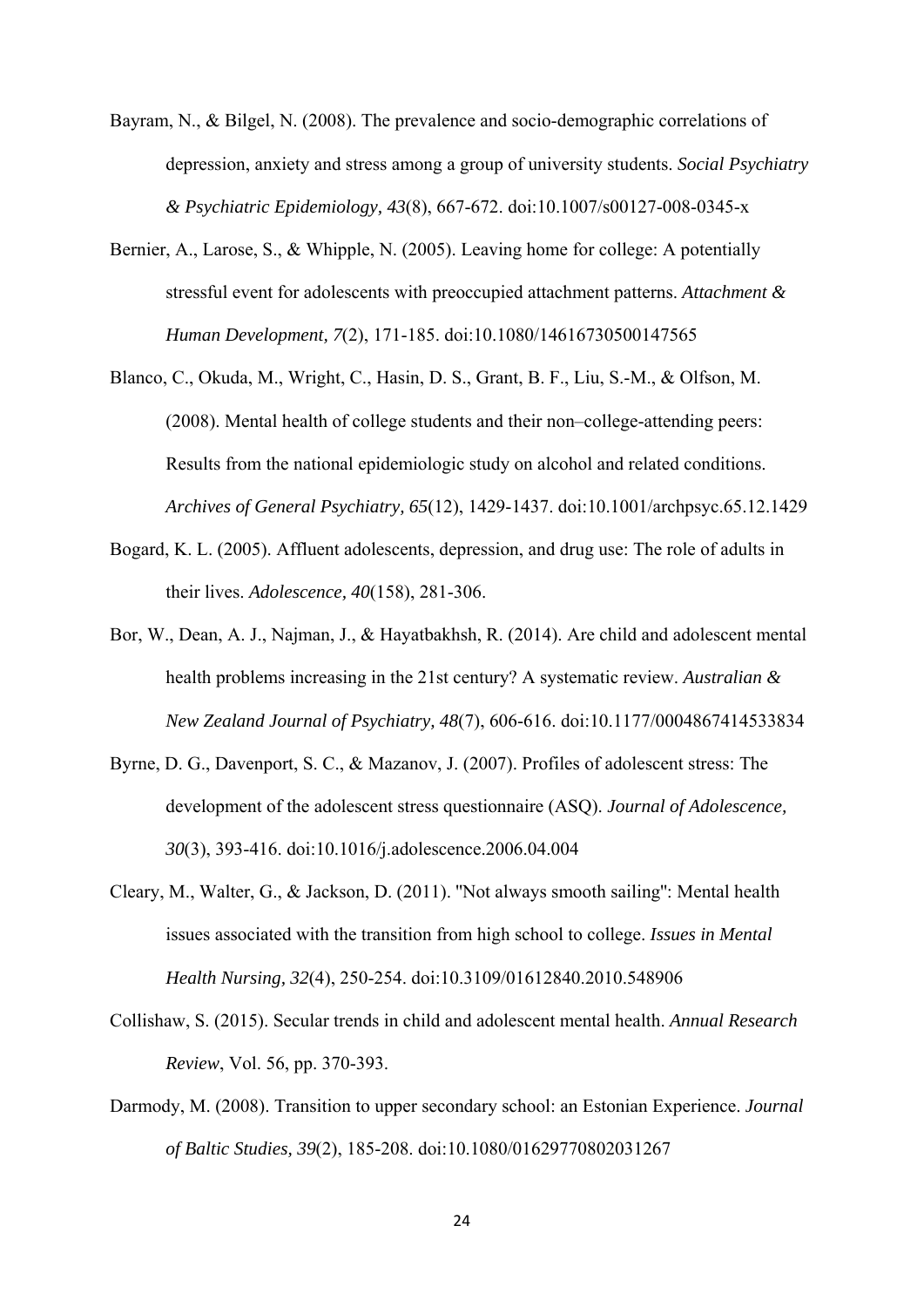- Eldeleklioglu, J. (2006). The relationship between the perceived social support and the level of depression and anxiety in university students. *Kuram ve Uygulamada Egitim Bilimleri, 6*(3), 742-752.
- Häfner, A., Stock, A., & Oberst, V. (2015). Decreasing students' stress through time management training: An intervention study. *European Journal of Psychology of Education, 30*(1), 81-94. doi:10.1007/s10212-014-0229-2
- Kenyon, D. B., & Koerner, S. S. (2007). College student psychological well-being during the transition to college: Examining individuation from parents. *Journal of Adolescent Health, 40*(2), S45-S46. doi:10.1016/j.jadohealth.2006.11.116
- Kvale, S., & Brinkmann, S. (2009). *Det kvalitative forskningsintervju* (2.ed.). (Qualitative interviews). Oslo: Gyldendal akademisk.
- Lahelma, E., & Gordon, T. (2003). Home as a physical, social and mental space: Young people's reflections on leaving home. *Journal of Youth Studies, 6*(4), 377-390.
- Larose, S., & Boivin, M. (1998). Attachment to parents, social support expectations, and socioemotional adjustment during the high school-college transition. *Journal of Research on Adolescence, 8*(1), 1-27. doi:10.1207/s15327795jra0801\_1
- Lindseth, A., & Norberg, A. (2004). A phenomenological hermeneutical method for researching lived experience. *Scandinavian Journal of Caring Sciences, 18*(2), 145- 153. doi:10.1111/j.1471-6712.2004.00258.x
- Lowe, H., & Cook, A. (2003). Mind the Gap: Are students prepared for higher education? *Journal of Further and Higher Education, 27*(1), 53-76. doi:10.1080/03098770305629
- Markussen, E. (2011). Frafall i videregående opplæring : i Norge og andre land. [Dropout in Upper Secondary Education: In Norway and other countries ]. *Bedre skole 1/2011*
- Meleis, A. I. (2010). *Transitions Theory : Middle-range and Situation-specific Theories in Nursing Research and Practice*. New York, US: Springer Publishing Company.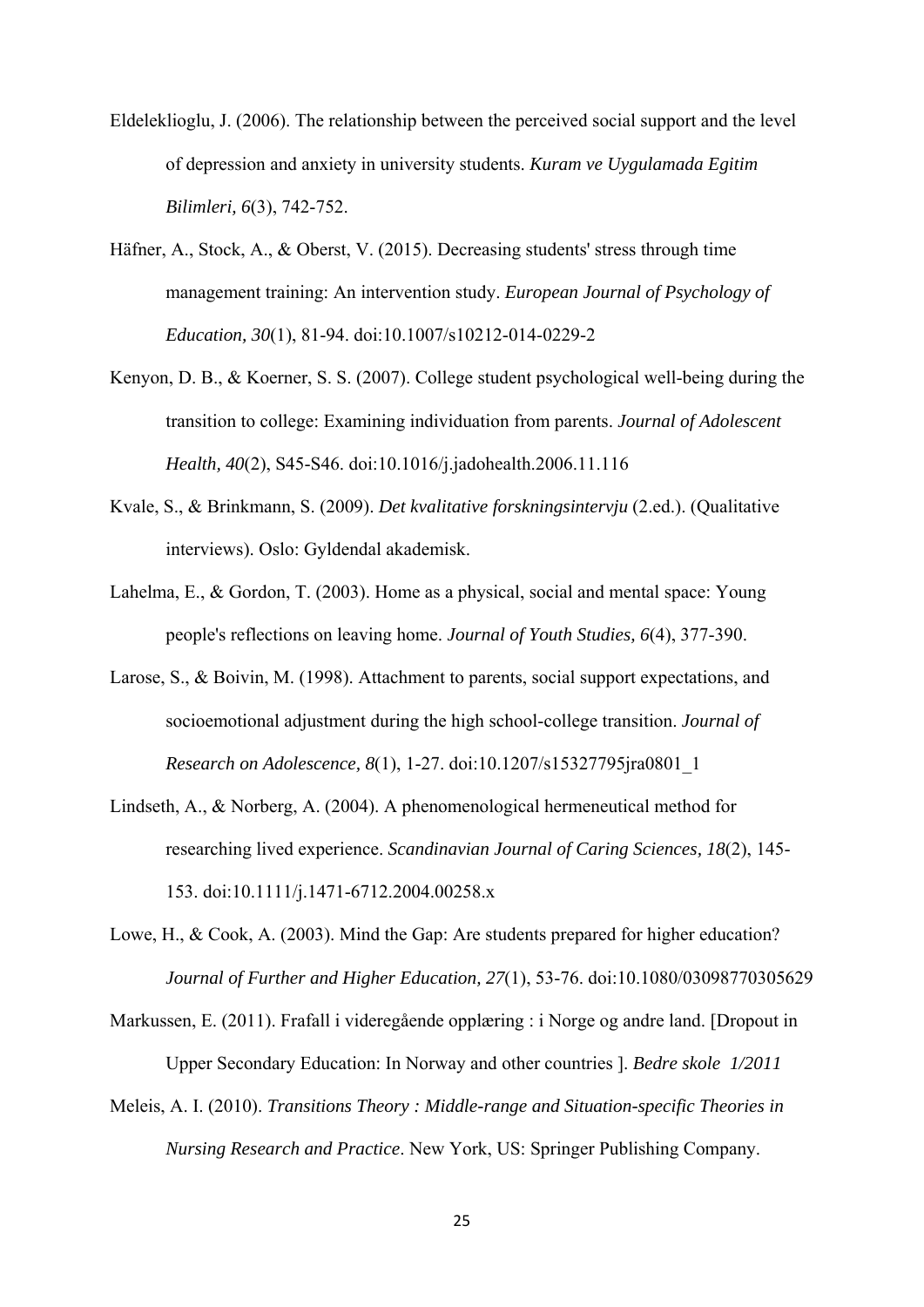- Meleis, A. I., Sawyer, K. L., Im, K. E.-O., Messias, D. K. H., & Schumacher, K. K. (2000). Experiencing transitions: An emerging middle-range theory. *Advances in Nursing Science, 23*(1), 12-28.
- Messias, D. K. H. (1997). *Narratives of Transnational Migration. Work and Health: The Lived Experience of Brazilian Women in the United States.* (Doctoral dissertation), University of California, San Francisco.
- Offer, S. (2013). Assessing the relationship between family mealtime communication and adolescent emotional well-being using the experience sampling method. *Journal of Adolescence, 36*(3), 577. doi:10.1016/j.adolescence.2013.03.007
- Pengilly, J. W., & Dowd, E. T. (2000). Hardiness and social support as moderators of stress. *Journal of Clinical Psychology, 56*(6), 813-820. doi:10.1002/(SICI)1097- 4679(200006)56:6<813::AID-JCLP10>3.0.CO;2-Q
- Pereira, A.-J., & Pooley, J. A. (2007). A qualitative exploration of the transition experience of students from a high school to a senior high school in rural Western Australia. *Australian Journal of Education, 51*(2), 162-177. doi:10.1177/000494410705100205
- Ram Bilas, J., Arun, K., & Pardeep, K. (2013). Assessment of self-awareness among rural adolescents: A cross-sectional study. *Indian Journal of Endocrinology and Metabolism, 17*(7), 367-372. doi:10.4103/2230-8210.119628
- Raymore, L. A., Barber, B. L., & Eccles, J. S. (2001). Leaving home, attending college, partnership and parenthood: The role of life transition events in leisure pattern stability from adolescence to young adulthood. *Journal of Youth and Adolescence, 30*(2), 197- 223.
- Ricoeur, P. (1979). *Fortolkningsteori (Interpretation theory)*. København: Vinten.
- Schwartz, S. J., Donnellan, B., Ravert, R., Luyckx, K., & Zamboanga, B. (2012). Identity development, personality and well-being in adolescence and emerging adulthood. In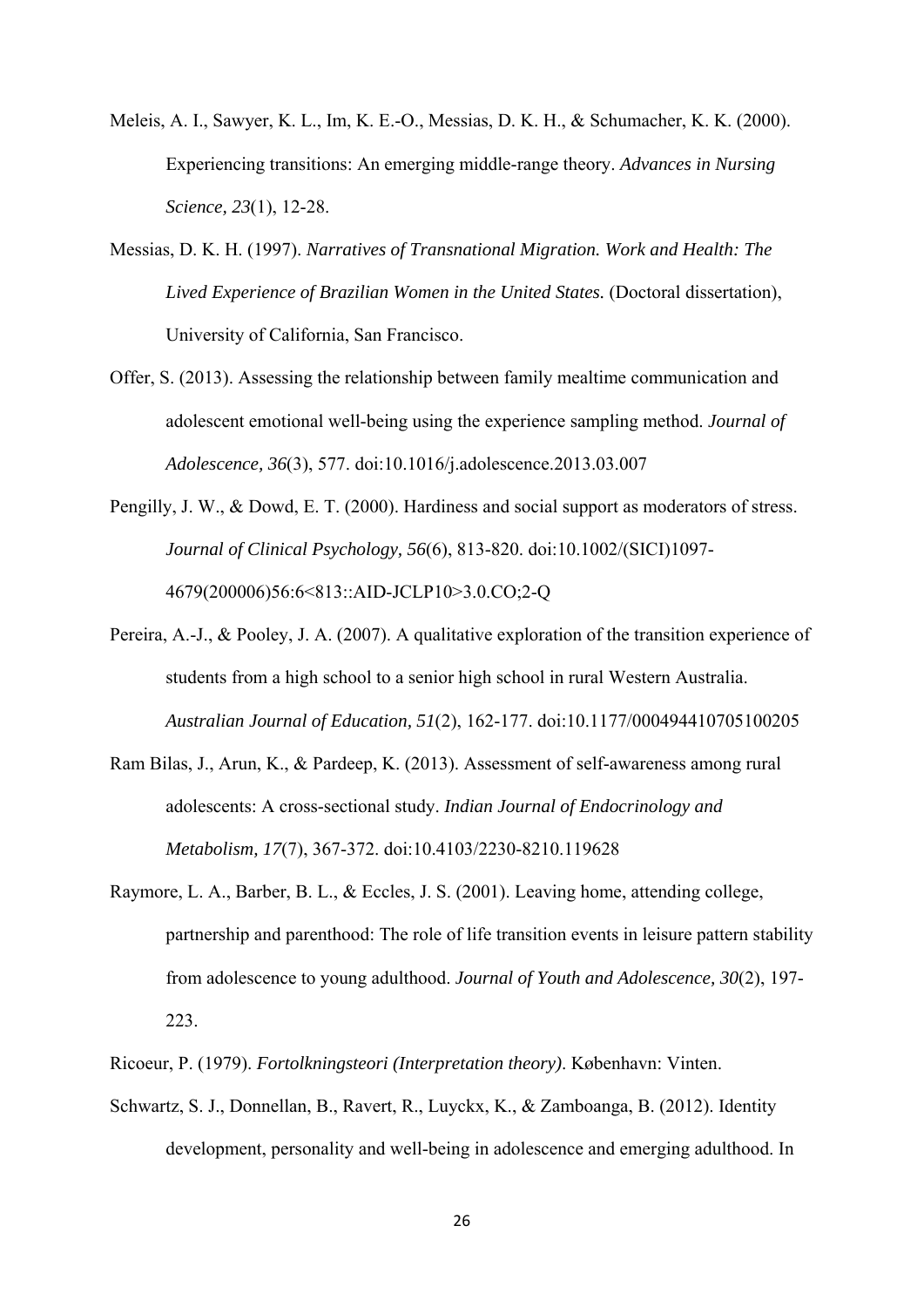R. M. Lerner, M. A. Easterbrooks, & J. Mistry (Eds.), *Handbook of Psycholoy. Volume 6 Developmental Psychology* (Vol. 6): John Wiley & Sons.

- Sletten, M. A., & Bakken, A. (2016). Psykiske helseplager blant ungdom tidstrender og samfunnsmessige forklaringer (Mental health problems among adolescents - time trends and social explanations). In *Nova Notat 4/2016.* Oslo: NOVA.
- Smyth, E., McCoy, S., & Darmody, M. (2004). *Moving up. The experience of first year students in post-primary education*. Dublin: Liffey Press.
- Stroebe, M., van Vliet, T., Hewstone, M., & Willis, H. (2002). Homesickness among students in two cultures: Antecedents and consequences. *British Journal of Psychology, 93*(2), 147. doi:Article
- Symonds, J., Dietrich, J., Chow, A., & Salmela-Aro, K. (2016). Mental health improves after transition from comprehensive school to vocational education or employment in England: A national cohort study. *Developmental Psychology, 52*(4), 652-665. doi:10.1037/a0040118
- Terry, M., Leary, M., & Mehta, S. (2013). Self-compassion as a buffer against homesickness, depression, and dissatisfaction in the transition to college. *Self and Identity, 12*(3), 278-290. doi:10.1080/15298868.2012.667913
- van der Meer, J., Jansen, E., & Torenbeek, M. (2010). "It's almost a mindset that teachers need to change": First-year students' need to be inducted into time management. *Studies in Higher Education, 35*(7), 777-791. doi:10.1080/03075070903383211
- Von Soest, T., & Wichstrøm, L. (2014). Secular trends in depressive symptoms among Norwegian adolescents from 1992 to 2010. *Journal of Abnormal Child Psychology, 42*(3), 403. doi:10.1007/s10802-013-9785-1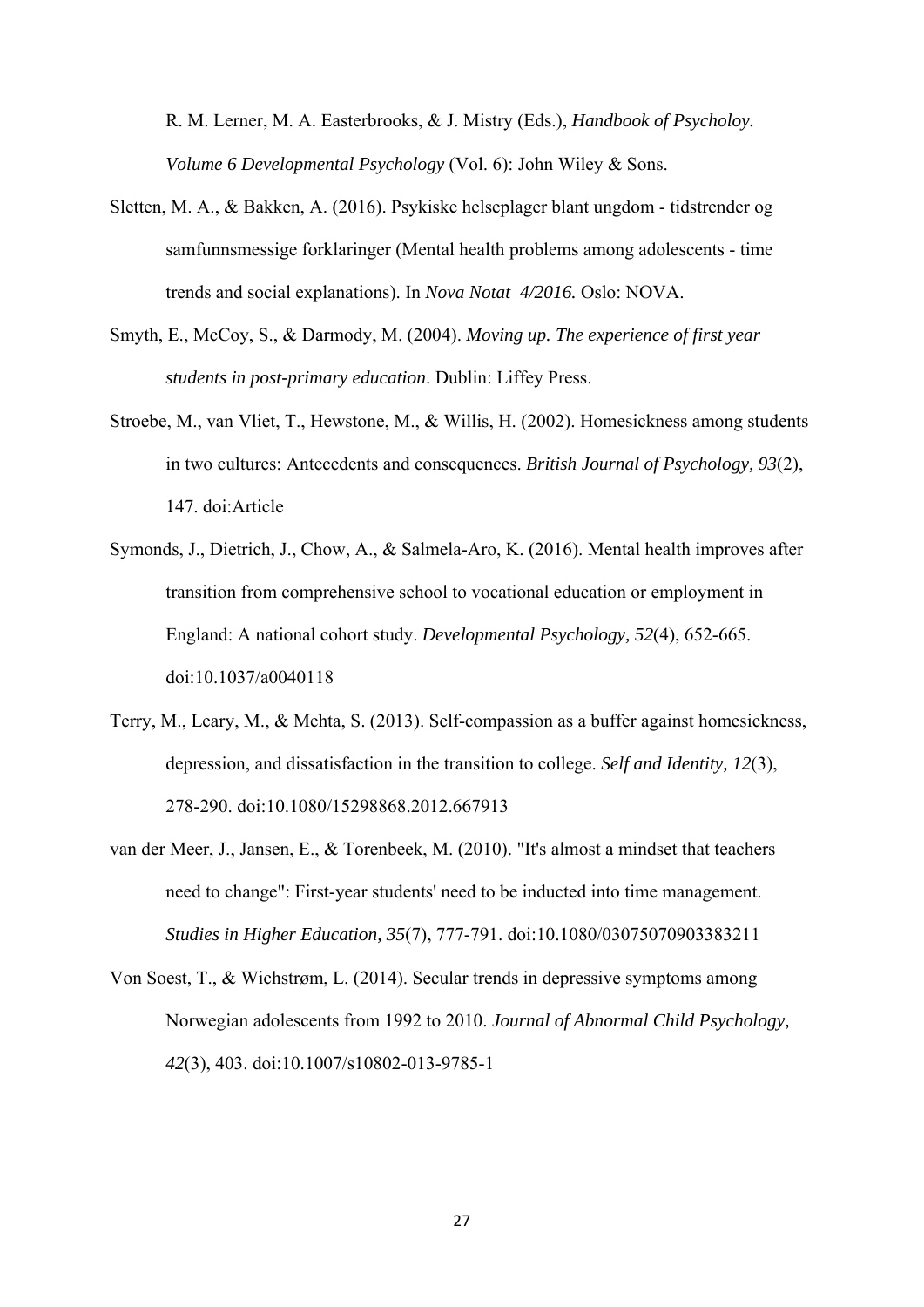- Wannebo, W., & Wichstrøm, L. (2010). Are high school students living in lodgings at an increased risk for internalizing problems? *Journal of Adolescence, 33*(3), 439-447. doi:10.1016/j.adolescence.2009.06.007
- White, H. R., McMorris, B. J., Catalano, R. F., Fleming, C. B., Haggerty, K. P., & Abbott, R. D. (2006). Increases in alcohol and marijuana use during the transition out of high school into emerging adulthood: The effects of leaving home, going to college, and high school protective factors. *Journal of Studies on Alcohol, 67*(6), 810-822.
- Wilcox, P., Winn, S., & Fyvie-Gauld, M. (2005). 'It was nothing to do with the university, it was just the people': the role of social support in the first-year experience of higher education. *Studies in Higher Education, 30*(6), 707-722. doi:10.1080/03075070500340036
- Williams, P. G., Holmbeck, G. N., Greenley, R. N., Kendall, P. C., Smith, T. W., & Keefe, F. J. (2002). Adolescent health psychology. *Journal of Consulting and Clinical Psychology, 70*(3), 828-842. doi:10.1037/0022-006X.70.3.828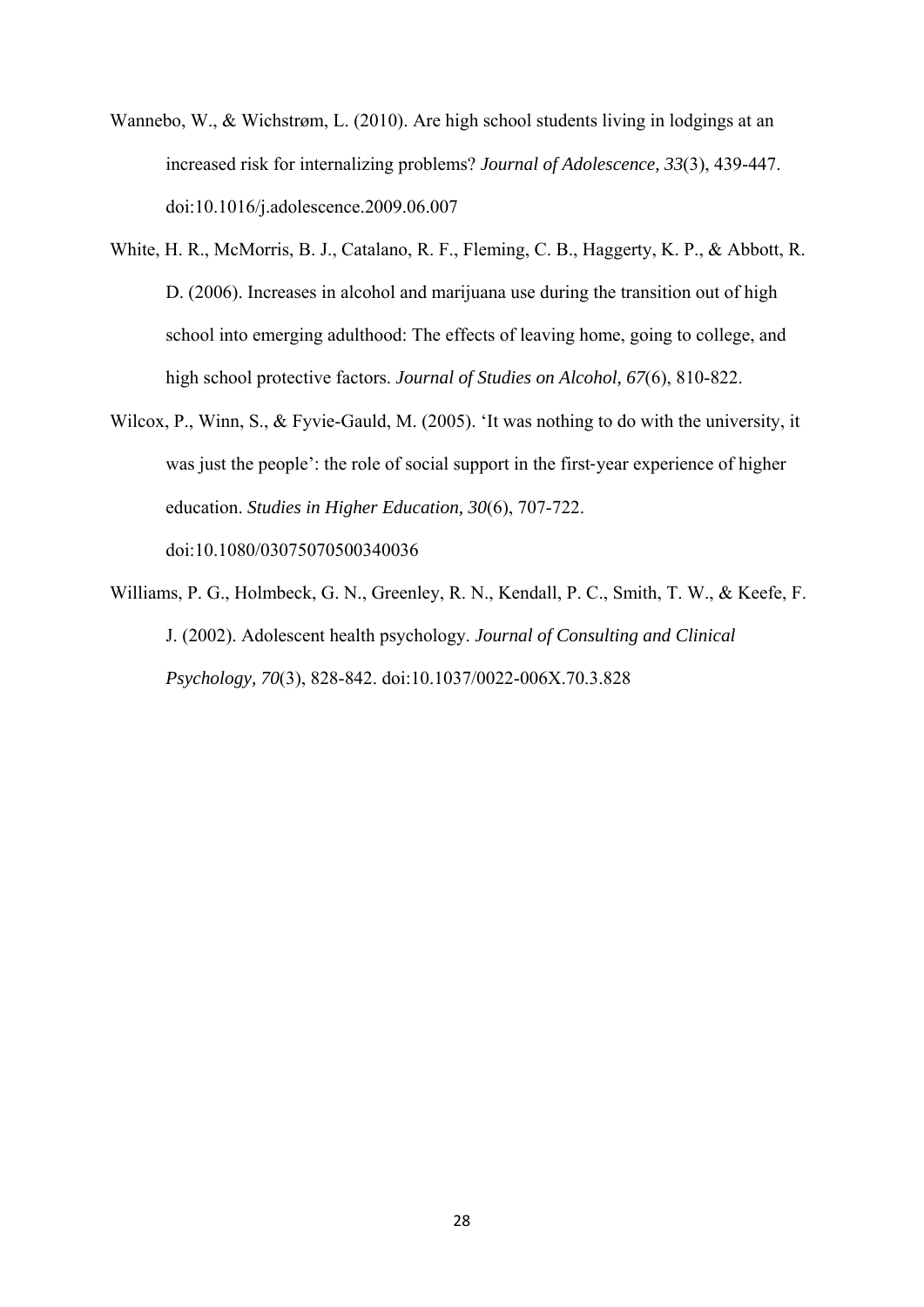| Participants   | Gender/ | Living          | Study programme        | Moved from $\rightarrow$ to       |
|----------------|---------|-----------------|------------------------|-----------------------------------|
|                | age     | (other lodgers) |                        |                                   |
| $1 -$ "Hilde"  | F/18    | Alone           | Voc. education program | $City \rightarrow City$           |
| $2 -$ "Ola"    | M/18    | Alone           | Voc. education program | Countryside $\rightarrow$ City    |
| $3 -$ "Bente"  | F/18    | Alone           | General studies        | $City \rightarrow City$           |
| $4 -$ "Arne"   | M/18    | Together $(3)$  | General studies        | Countryside $\rightarrow$ City    |
| $5 -$ "Espen"  | M/18    | Together $(2)$  | General studies/music  | $City \rightarrow$ Countryside    |
| $6 -$ "Silje"  | F/16    | Together $(1)$  | General studies/music  | $City \rightarrow Countryside$    |
| $7 -$ "Per"    | M/17    | Together $(2)$  | General studies/Drama  | Countrys. $\rightarrow$ Countrys. |
| $8 -$ "Lise"   | F/17    | Together $(1)$  | General studies/music  | Countrys. $\rightarrow$ Countrys. |
| $9 -$ "Gunnar" | M/17    | Together $(3)$  | General studies/Drama  | Countrys. $\rightarrow$ Countrys. |
| $10 -$ "Mari"  | F/18    | Together $(1)$  | General studies/sports | Countrys. $\rightarrow$ Countrys. |
| $11 -$ "Vera"  | F/16    | Alone           | General studies/sports | Countrys. $\rightarrow$ Countrys. |
| $12 -$ "Tom"   | M/16    | Together $(1)$  | General studies        | Countryside $\rightarrow$ City    |
| $13 -$ "Erik"  | M/16    | Alone           | General studies/music  | Countryside $\rightarrow$ City    |
| 14 - "Kristin  | F/18    | Together $(2)$  | Voc. education program | Countryside $\rightarrow$ City    |
| $15 -$ "Anne"  | F/17    | Alone           | General studies        | Countryside $\rightarrow$ City    |
| $16 -$ "Mona"  | F/16    | Together $(2)$  | General studies        | Countryside $\rightarrow$ City    |
| $17 -$ "Clara" | F/17    | Together $(3)$  | Voc. education program | $City \rightarrow City$           |
| $18 - "Dordi"$ | F/17    | Together $(1)$  | Voc. education program | Countryside $\rightarrow$ City    |
| $19 -$ "Frank" | M/18    | Together $(1)$  | Voc. education program | Countryside $\rightarrow$ City    |
| 20 - "Nina"    | F/17    | Alone           | Voc. education program | Countryside $\rightarrow$ City    |
| $21 -$ "Yngve" | M/17    | Alone           | Voc. education program | Countryside $\rightarrow$ City    |

**Table 1.** Characteristics of the 21 participants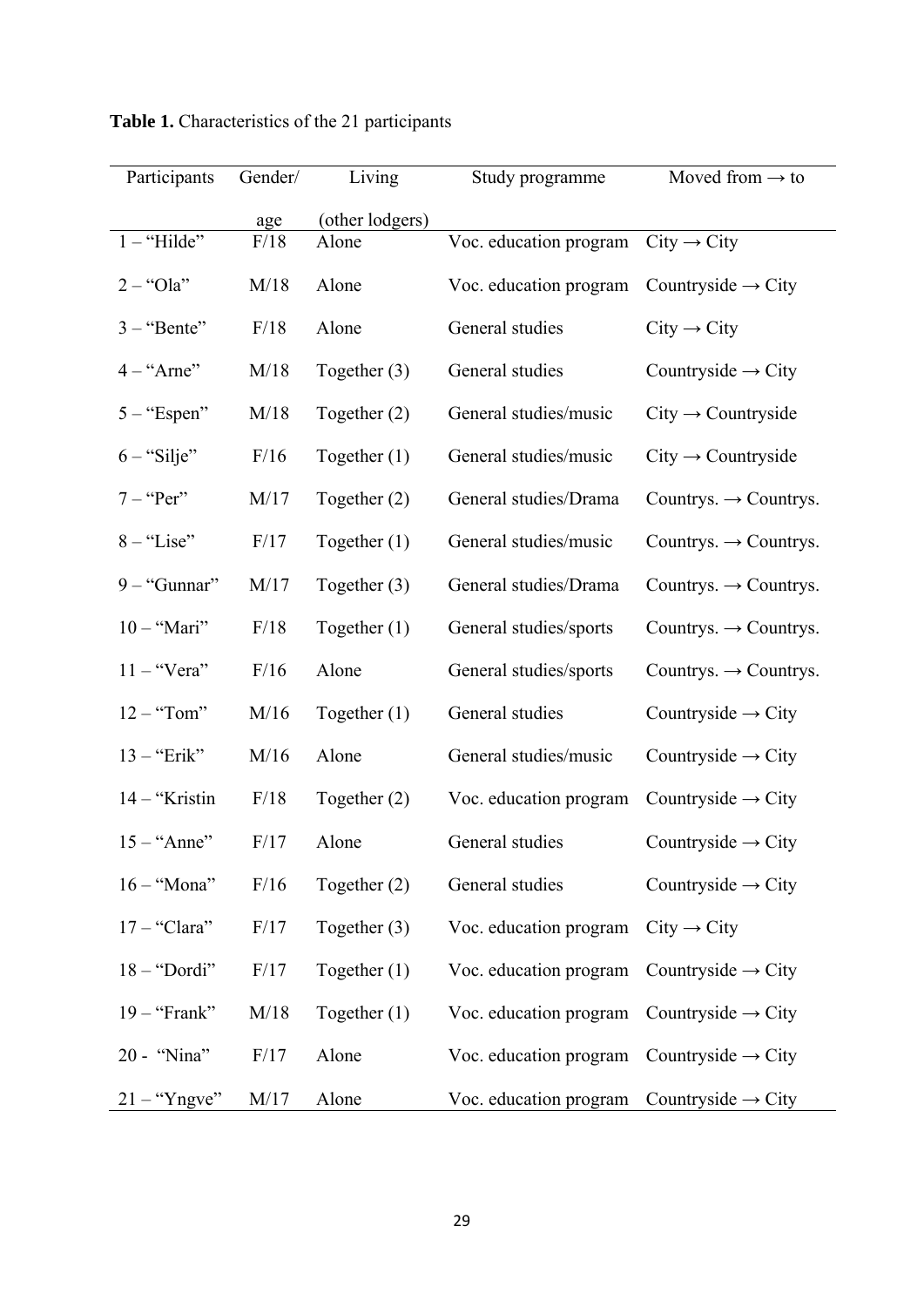| Interview text                                                                                | Subtheme                | Theme                    |
|-----------------------------------------------------------------------------------------------|-------------------------|--------------------------|
| Anne $(16)$ : These routines ant the rhythm during the week in lodgings yes it is             | Creating daily routines | Striving between         |
| something I am looking forward to, and I feel that I time goes faster in a way                |                         | controlling time and     |
| Erik 16: It takes a long time to wash clothes, it takes a long time to dry clothes,  for      | Loosing track           | being controlled by time |
| example if you need clothes for a special occasion and they must be ready, then               |                         |                          |
| suddenly you have twenty T-shirts and no underwear, and then you have a lot of                |                         |                          |
| clothes but not a single towel it's much more logistic than you would think                   |                         |                          |
| Vera $(16)$ : I thought about moving together with somebody, but I feel so comfortable        | Being relaxed           | Striving between finding |
| alone because I am almost never alone anyway. So when I am alone it is very nice and          |                         | comfort in being alone   |
| comfortable                                                                                   |                         | and feeling left alone   |
| Hilde $(18)$ : I never make a proper dinner when I'm alone, because I don't think it is       | Missing family and      |                          |
| not so dinner is not so nice then, eating alone                                               | social contact          |                          |
| <u>Mona (16)</u> : I often feel lonely if I did not do very much if I just lie in bed or just | Feeling lonely          |                          |
| feel I haven't anyone to talk to, I have not been social and then it's like I just lie        |                         |                          |
| here and I feel lonely                                                                        |                         |                          |

# **Table 2** Examples of interview text connected to themes and subthemes from the structural analysis